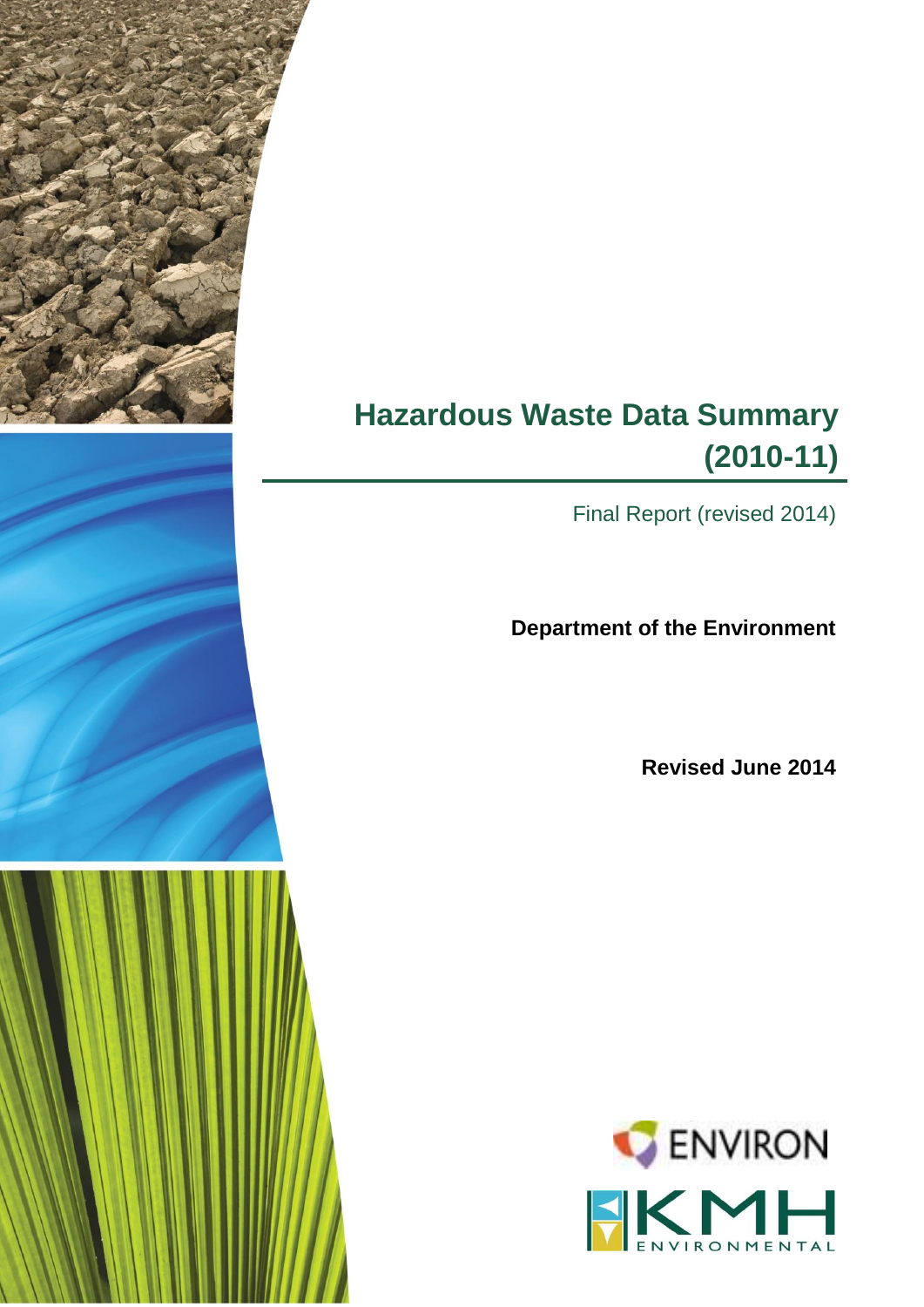## **Hazardous Waste Data Summary (2010-11)**

Final Report (revised 2014)

Prepared for: **Department of the Environment**

Originally prepared in 2013 by: **KMH Environmental** Level 4 180 Albert Road South Melbourne VIC 3205 Phone: (03) 8640 6200 Fax: (02) 8008 1600

Revised in 2014 by: **ENVIRON Australia** Level 3, 224 Queen Street Melbourne VIC 3000 Phone: (03) 9606 1508 Fax: (02) 9600 2493

#### **Document Control Log**

| <b>Revision No.</b> | <b>Amendment</b>                                                                                                                                                           | <b>Date</b> | <b>Prepared By</b>         | <b>Checked By</b> | <b>Approved By</b> |
|---------------------|----------------------------------------------------------------------------------------------------------------------------------------------------------------------------|-------------|----------------------------|-------------------|--------------------|
| 0                   | Draft Report                                                                                                                                                               | 08.02.2013  | T Bloomfield/ G<br>Latimer | <b>G</b> Latimer  | <b>G</b> Latimer   |
| $\Omega$            | <b>Final Report</b>                                                                                                                                                        | 26.02.2013  | <b>G</b> Latimer           | D Garner          | <b>G</b> Latimer   |
| 1                   | <b>Final Report</b>                                                                                                                                                        | 26.02.2013  | <b>G</b> Latimer           | D Garner          | <b>G</b> Latimer   |
| 2 <sub>0</sub>      | <b>Final Report</b>                                                                                                                                                        | 07.03.2013  | <b>G</b> Latimer           | D Garner          | <b>G</b> Latimer   |
| $2-1$               | <b>Revised Final Report</b>                                                                                                                                                | 14.03.2013  | G Latimer                  | D Garner          | <b>G</b> Latimer   |
| 3                   | Final Report amended after State/<br>Territory comments                                                                                                                    | 22.04.2013  | <b>G</b> Latimer           | <b>G</b> Latimer  | <b>G</b> Latimer   |
| $\overline{4}$      | Adjustment of 2010-11 data based<br>on findings from the Improving<br>Basel Reporting project, by Blue<br>Environment/ ENVIRON/ Randell<br>Environmental Consulting, 2014. | 17.06.2014  | <b>G</b> Latimer           | J Pickin          | <b>G</b> Latimer   |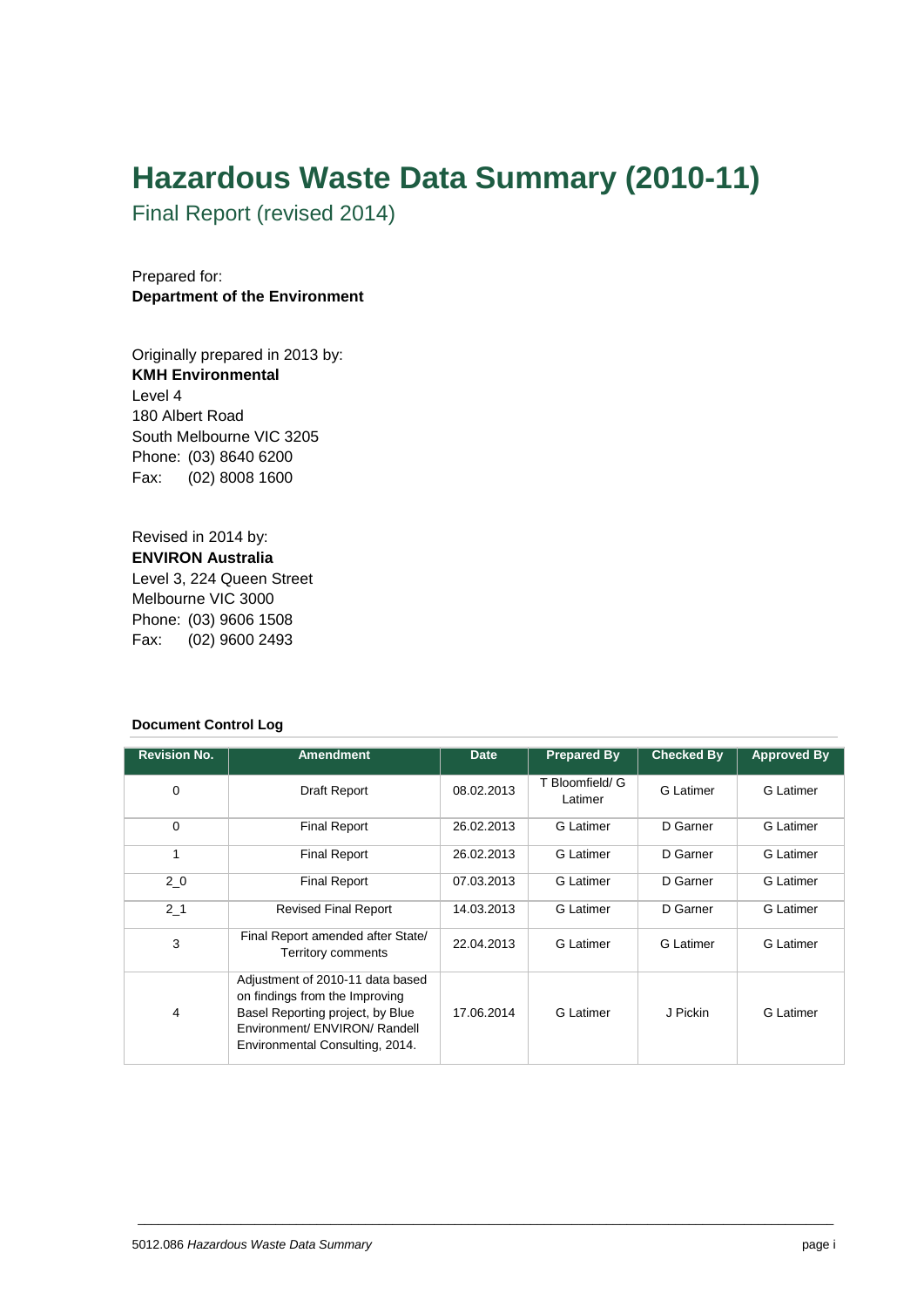# **TABLE OF CONTENTS**

| 1. |      |                                                                                                         |                |
|----|------|---------------------------------------------------------------------------------------------------------|----------------|
|    | 1.1. | Purpose of this report                                                                                  | 1              |
|    | 1.2. | Scope and limitations                                                                                   | 1              |
|    | 1.3. | Data update 2014                                                                                        | $\overline{2}$ |
| 2. |      |                                                                                                         |                |
|    | 2.1. | 2010-11 National hazardous waste generation data                                                        | 3              |
|    | 2.2. | Differences in jurisdictional approaches to hazardous waste management adversely<br>impact data quality | З              |
|    | 2.3. | Major gaps exist in hazardous waste data                                                                | 3              |
|    | 2.4. | Contaminated soil should be viewed separately in hazardous waste data analysis                          | 4              |
|    | 2.5. | Less populated states appear to generate more hazardous waste per capita than<br>more populous states   | 4              |
|    | 2.6. | Review of hazardous waste classifications and definitions could improve future data<br>quality          | 5              |
|    | 2.7. | Clinical waste appears to be under-reported in Western Australia                                        | 5              |
| 3. |      |                                                                                                         |                |
|    | 3.1. | High-level observations                                                                                 | 8              |
|    | 3.2. | Detailed observations                                                                                   | 19             |
| 4. |      |                                                                                                         | 21             |
|    | 4.1. | Detailed review of this report by state and territory agencies                                          | 21             |
|    | 4.2. | More detailed investigation to fill key data gaps                                                       | 21             |
|    | 4.3. | Update report with Waste and Recycling in Australia 2012                                                | 21             |
|    | 4.4. | Classification/policy framework review                                                                  | 21             |
|    | 4.5. | Investigate clinical waste data                                                                         | 21             |
|    | 4.6. | Co-operative Commonwealth/state data analysis project opportunities                                     | 21             |
|    | 4.7. | Further work on the hazardous component of C&I waste                                                    | 21             |
|    | 4.8. | Establish a replicable hazardous waste data collection methodology                                      | 22             |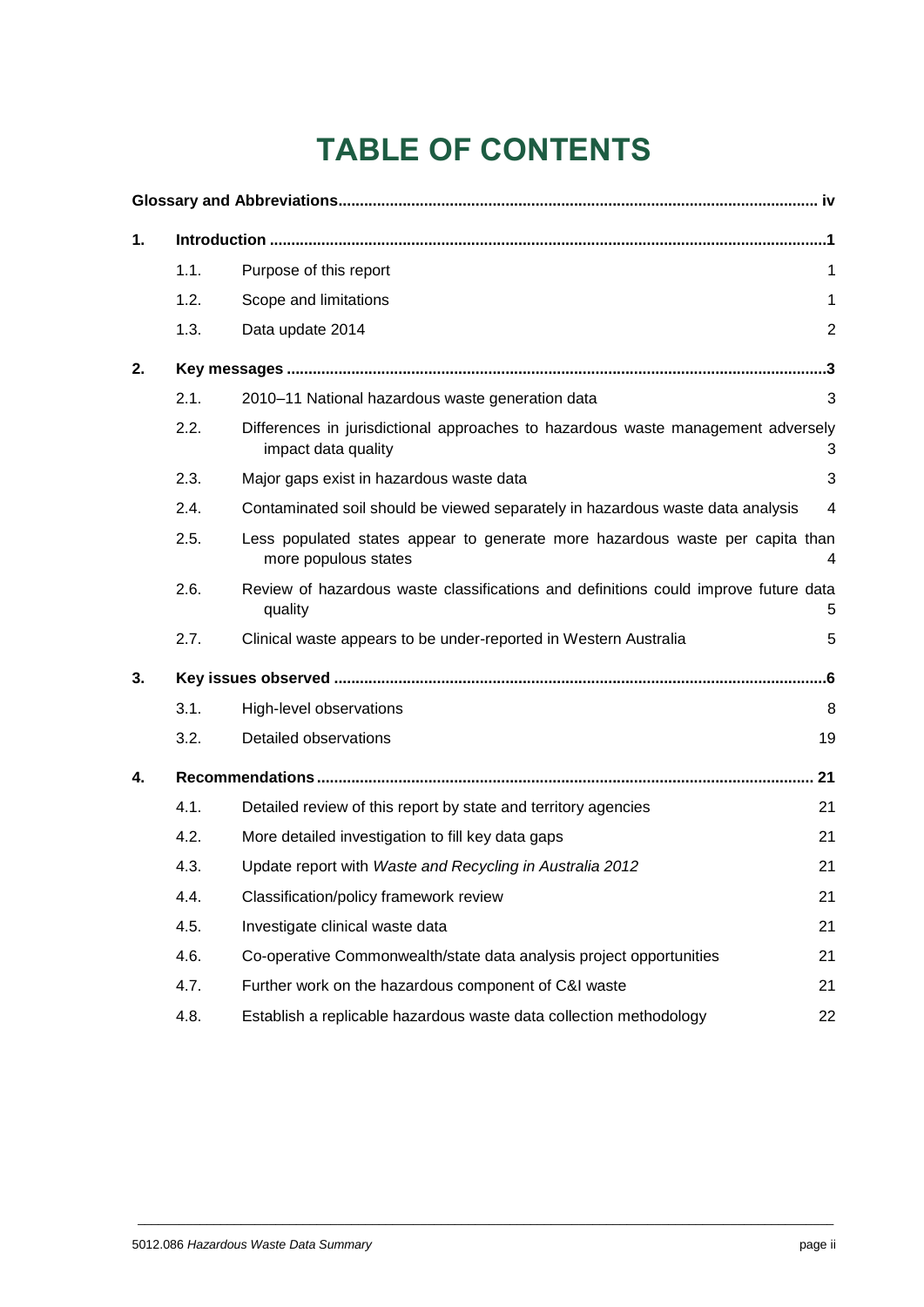## **FIGURES**

| Figure 3—Normalised hazardous waste generated by jurisdiction in 2010–11 (excluding contaminated |
|--------------------------------------------------------------------------------------------------|
| Figure 4—Normalised hazardous waste generation per capita in 2010–11 (excluding contaminated     |
| Figure 5—Normalised hazardous waste generation per capita in 2010–11 (including contaminated     |

## **TABLES**

| Table 1—Major waste generation data observations and discrepancies (tracked data only) in 2010–11 |
|---------------------------------------------------------------------------------------------------|
|                                                                                                   |
| Table 2—Major waste generation data observations in 2010–11, after normalisation  13              |

## **APPENDICES**

Appendix A—*Hazardous Waste Data Assessment*

Appendix B—Revised (Normalised) National 2010–11 Hazardous Waste Data—by Jurisdiction

Appendix C—Revised (Normalised) National 2010–11 Hazardous Waste Data—by Waste Code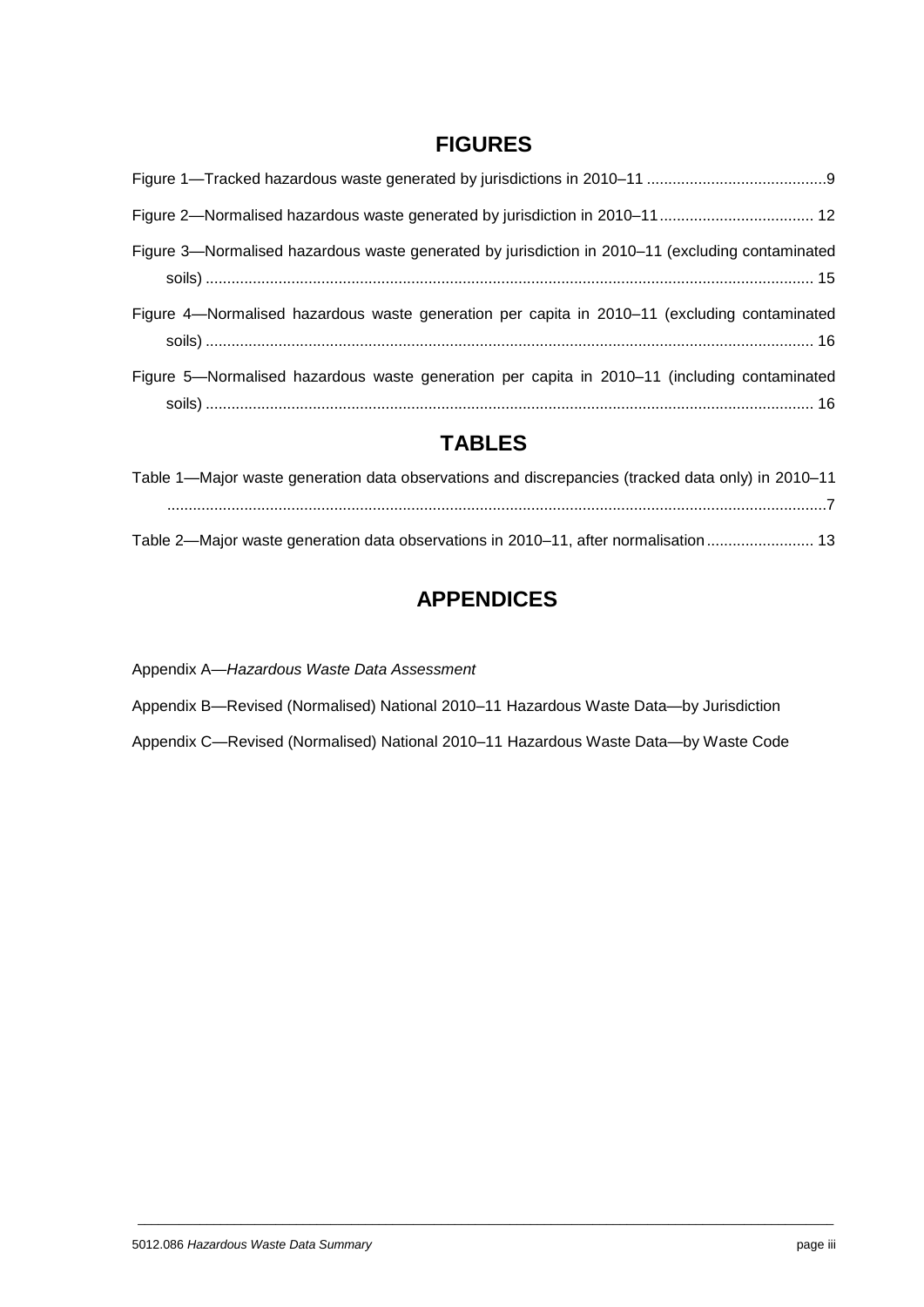# **Glossary and Abbreviations**

<span id="page-4-0"></span>

| <b>Basel Convention</b>      | The Basel Convention on the Control of Transboundary Movements<br>of Hazardous Wastes and their Disposal. The Convention puts an<br>onus on exporting countries to ensure that hazardous wastes are<br>managed in an environmentally sound manner in the country of<br>import. |
|------------------------------|--------------------------------------------------------------------------------------------------------------------------------------------------------------------------------------------------------------------------------------------------------------------------------|
| C&D                          | Construction and Demolition (waste)                                                                                                                                                                                                                                            |
| C&I                          | Commercial and Industrial (waste)                                                                                                                                                                                                                                              |
| Companion report             | This report—the Hazardous Waste Data Summary—as a companion<br>to the Data Report                                                                                                                                                                                              |
| <b>Controlled Waste</b>      | Waste that falls under the control of the Controlled Waste National<br>Environment Protection Measure. Generally equivalent to hazardous<br>waste, although definitional differences of the latter exist across<br>jurisdictions                                               |
| <b>Controlled Waste NEPM</b> | National Environment Protection (Movement of Controlled Waste<br>between States and Territories) Measure.                                                                                                                                                                      |
| Data report                  | Hazardous Waste Data Assessment, Appendix A to this report                                                                                                                                                                                                                     |
| EfW                          | Energy from Waste                                                                                                                                                                                                                                                              |
| Hazardous waste              | A hazardous waste, as defined in the Australian Government's<br>National Waste Policy: Less waste, more resources (2009), is a<br>substance or object that exhibits hazardous characteristics, is no<br>longer fit for its intended use and requires disposal.                 |
|                              | Hazardous waste means:                                                                                                                                                                                                                                                         |
|                              | (a) waste prescribed by the regulations, where the waste has any of<br>the characteristics mentioned in Annex III to the Basel Convention; or                                                                                                                                  |
|                              | (b) wastes covered by paragraph 1(a) of Article 1 of the Basel<br>Convention; or                                                                                                                                                                                               |
|                              | (c) household waste; or                                                                                                                                                                                                                                                        |
|                              | (d) residues arising from the incineration of household waste; but<br>does not include wastes covered by paragraph 4 of Article 1 of the<br><b>Basel Convention.</b>                                                                                                           |
| Interstate data              | Data collected about hazardous waste generated in one jurisdiction<br>and treated in another, through cross-border transport under the<br><b>Controlled Waste NEPM</b>                                                                                                         |
| Intrastate data              | Data collected about hazardous waste generated, transported and<br>treated within the one jurisdiction                                                                                                                                                                         |
| Liquid waste                 | Any waste that:                                                                                                                                                                                                                                                                |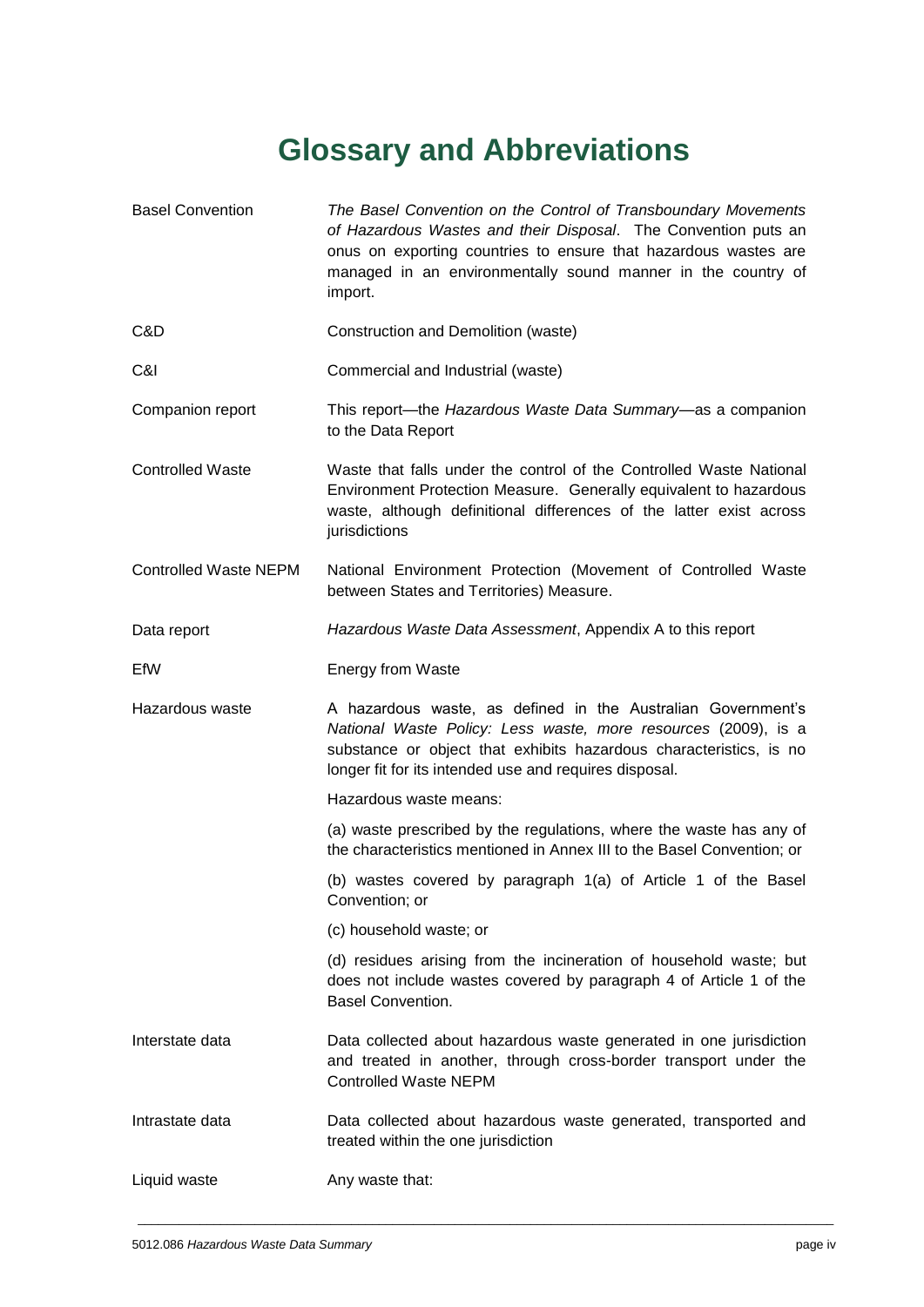|                      | (a) has an angle of repose of less than five degrees above horizontal,<br>or                                                                                                                                                                                                             |
|----------------------|------------------------------------------------------------------------------------------------------------------------------------------------------------------------------------------------------------------------------------------------------------------------------------------|
|                      | (b) becomes free-flowing at or below 60 degrees Celsius or when it is<br>transported, or                                                                                                                                                                                                 |
|                      | (c) is generally not capable of being picked up by a spade or shovel.                                                                                                                                                                                                                    |
| <b>MSW</b>           | <b>Municipal Solid Waste</b>                                                                                                                                                                                                                                                             |
| <b>NEPC</b>          | <b>National Environment Protection Council</b>                                                                                                                                                                                                                                           |
| <b>NEPM</b>          | <b>National Environment Protection Measure</b>                                                                                                                                                                                                                                           |
| Non-tracked data     | Hazardous waste not collected under the arrangements of a formal<br>tracking system. This may include material with no arrangement for<br>any kind of tracking or measurement as well as material tracked,<br>measured, estimated or otherwise covered by parallel or shadow<br>systems. |
| Recovery of energy   | (from solid waste) is the process of recovering the energy that is<br>embodied in solid wastes. The amount of solid waste recovered by<br>recovery of energy processes is net of any materials recycled and/or<br>disposed.                                                              |
| Recycling            | A series of activities by which solid wastes are collected, sorted,<br>processed (including composting), and converted into raw materials<br>to be used in the production of new products.                                                                                               |
| Resource recovery    | The sum of materials sent to recycling and energy recovery facilities<br>minus contaminants/residual wastes sent to disposal. Resource<br>$recovers = recycling + recovers of energy.$                                                                                                   |
| Reuse                | The use of products or materials for the same or a different purpose<br>without reprocessing or remanufacture. These products or materials<br>may also be repaired to extend their use.                                                                                                  |
| Solid waste          | Any waste that:                                                                                                                                                                                                                                                                          |
|                      | (a) has an angle of repose of greater than five degrees above<br>horizontal, or                                                                                                                                                                                                          |
|                      | (b) does not become free-flowing at or below 60 degrees Celsius or<br>when it is transported, or                                                                                                                                                                                         |
|                      | (c) is generally capable of being picked up by a spade or shovel.                                                                                                                                                                                                                        |
| Solid waste disposal | Solid waste that is deposited in a landfill net of recovery of energy.                                                                                                                                                                                                                   |
| Tracked data         | Hazardous waste collected under the arrangements of a tracking<br>system                                                                                                                                                                                                                 |
| Tracking system      | Jurisdiction-based hazardous waste tracking systems, which are in<br>place in New South Wales, Queensland, South Australia, Western<br>Australia and Victoria. These tracking systems can be either online,<br>paper-based, or a combination of both these mechanisms.                   |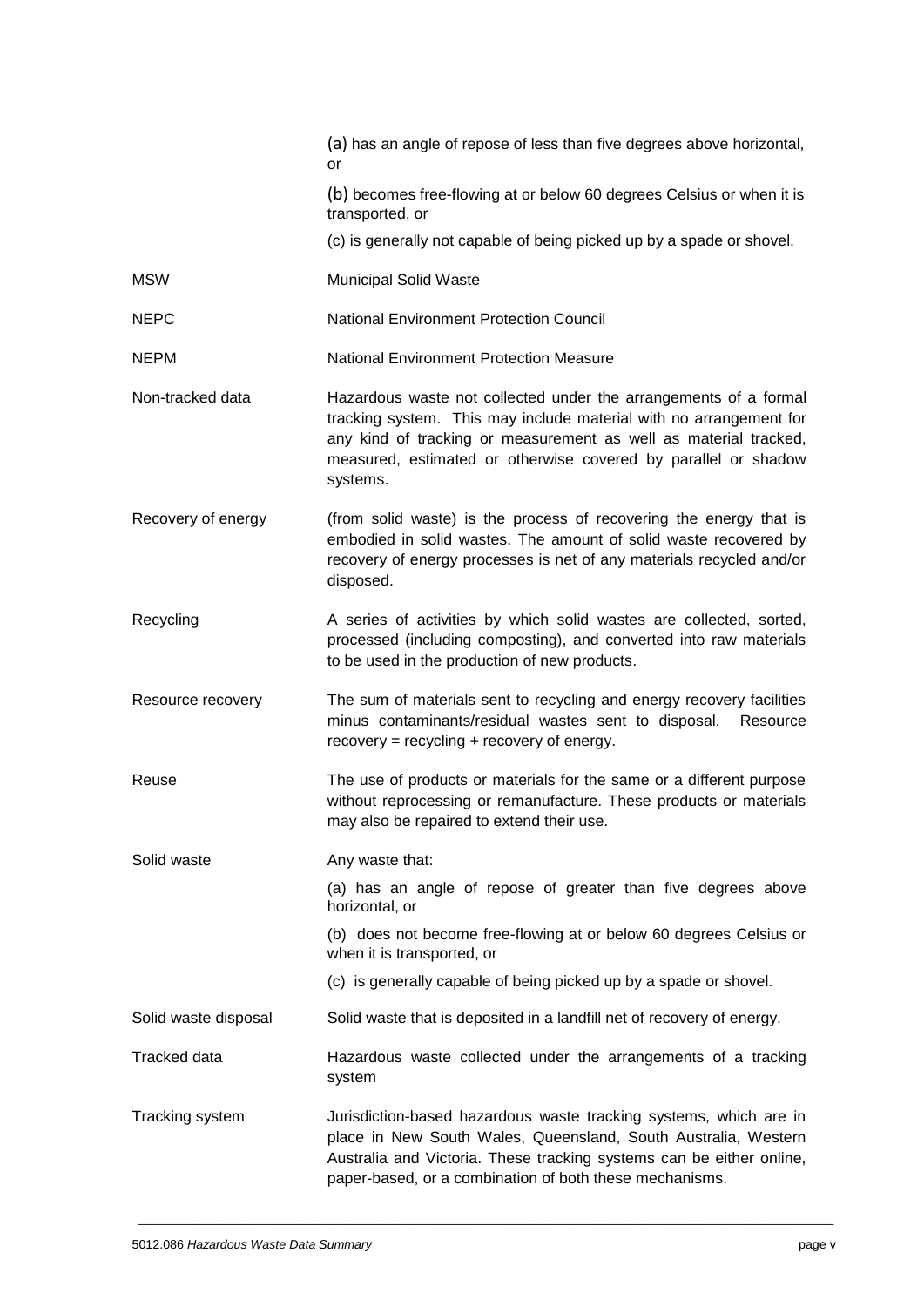| Treatment         | Treatment of waste is the removal, reduction or immobilisation of a<br>hazardous characteristic to enable the waste to be reused, recycled,<br>sent to an EfW facility or disposed.                                                                                                                                                                                                  |
|-------------------|--------------------------------------------------------------------------------------------------------------------------------------------------------------------------------------------------------------------------------------------------------------------------------------------------------------------------------------------------------------------------------------|
| Waste             | (For data collation purposes) is materials or products that are<br>unwanted or have been discarded, rejected or abandoned. Waste<br>includes materials or products that are recycled, converted to energy,<br>or disposed. Materials and products that are reused (for their original<br>or another purpose without reprocessing) are not solid waste<br>because they remain in use. |
| <b>Waste Code</b> | Three-digit code typically used by jurisdictions to describe NEPM-<br>listed wastes. These are also referred to as 'NEPM codes' although it<br>is noted that the actual codes do not appear in the NEPM itself.                                                                                                                                                                      |
| Waste generation  | Typically, waste generation = resource recovery (recycling + energy<br>recovery) + disposal. For the purposes of this report however, waste<br>generation means what has been reported by jurisdictional data<br>providers as waste generation.                                                                                                                                      |
| Waste reuse       | The reuse of a product or material that has entered a waste<br>management facility (e.g. the sale of goods from a landfill or transfer<br>station 'tip shop') for the same or a different purpose. These products<br>or materials may also be repaired to extend their use.                                                                                                          |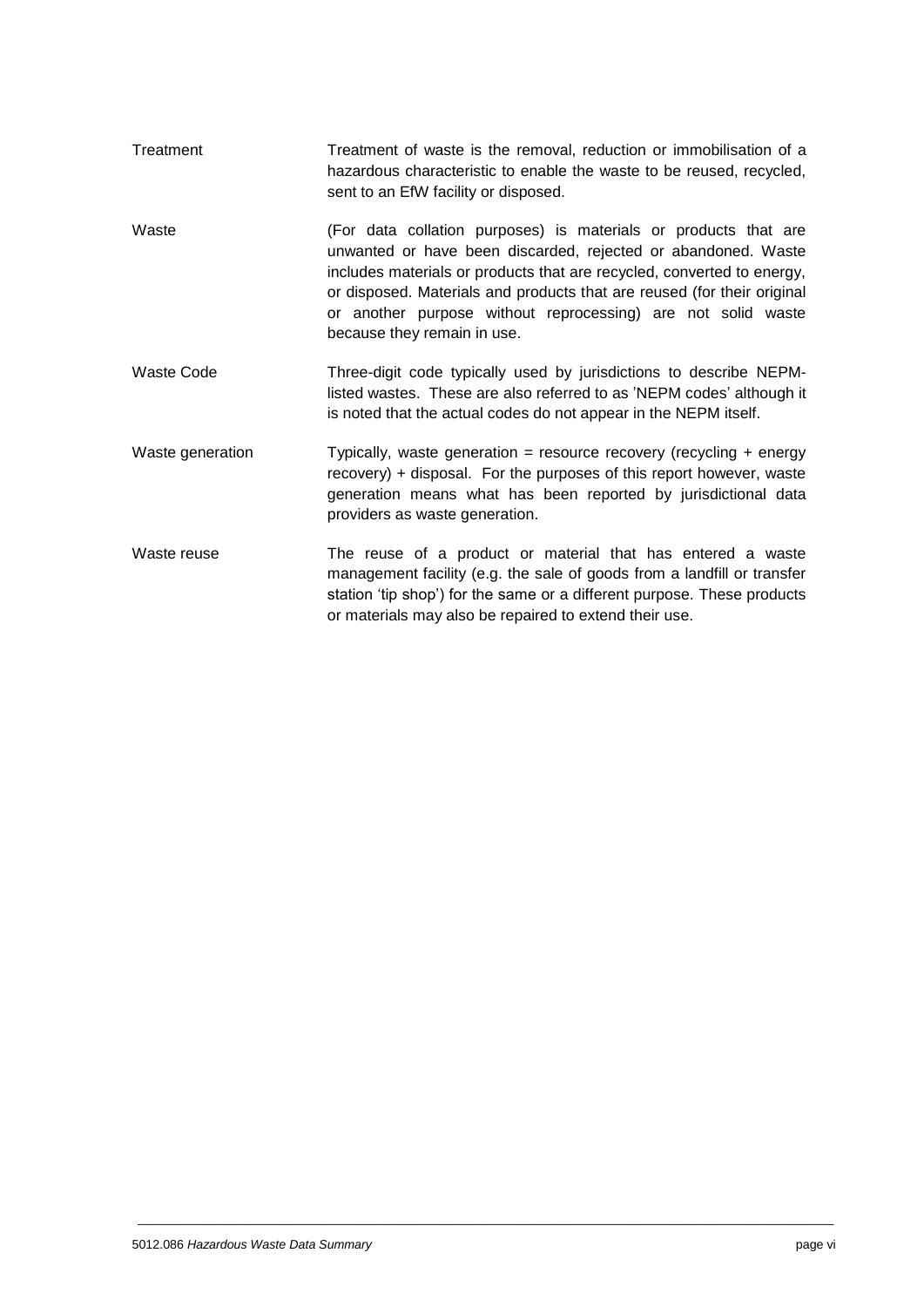

## <span id="page-7-0"></span>**1. Introduction**

This report—the *Hazardous Waste Data Summary* (the Summary Report)—is a companion report to the *Hazardous Waste Data Assessment* (the Data Report)—a data investigation, assessment and compilation report prepared for the Department of Sustainability, Environment, Water, Population and Communities by KMH Environmental Pty Ltd. The Data Report is Appendix A to this report.

## <span id="page-7-1"></span>**1.1.Purpose of this report**

The purpose of this companion report is to provide further interpretation, analysis and, where appropriate, augmentation of the data presented at Appendix A.

Where the Data Report acts as the underpinning data source, the Summary Report acts as a complementary analytical commentary piece which draws out headline messages about hazardous waste generation and management in Australia.

## <span id="page-7-2"></span>**1.2.Scope and limitations**

The scope of the Summary Report is to interrogate hazardous waste data collected from jurisdictional tracking systems in Appendix A to identify:

- apparent anomalies
- quality and coverage issues
- possible errors or omissions
- jurisdictional inconsistencies and irregularities with respect to data tracking and classification
- comparative issues that suggest different approaches in different jurisdictions
- pertinent observations that suggest a trend in hazardous waste management.

Having identified the issues, this report aims to extract key themes, messages and overarching meaning, by applying KMH's specialised knowledge in the area of hazardous waste management in Australia.

The assumptions, possible explanations, reasoning and potential conclusions drawn in this report are limited by the extent of available data and collective knowledge of the report's authors and other collaborators. Much of the opinion expressed in the report is based on the authors' experience and knowledge of the hazardous waste industry.

Any interpretative advice based on the analysis and opinions expressed in this report should first be verified with the relevant state or territory hazardous waste management agency before being relied upon as factually correct.

Due to the extensive gaps in treatment/disposal data—for some jurisdictions there is no information available at the destination end—and the potential for double-counting where wastes undergo primary treatment before secondary treatment/disposal, this report focuses primarily on analysis of waste quantities generated, imported and exported.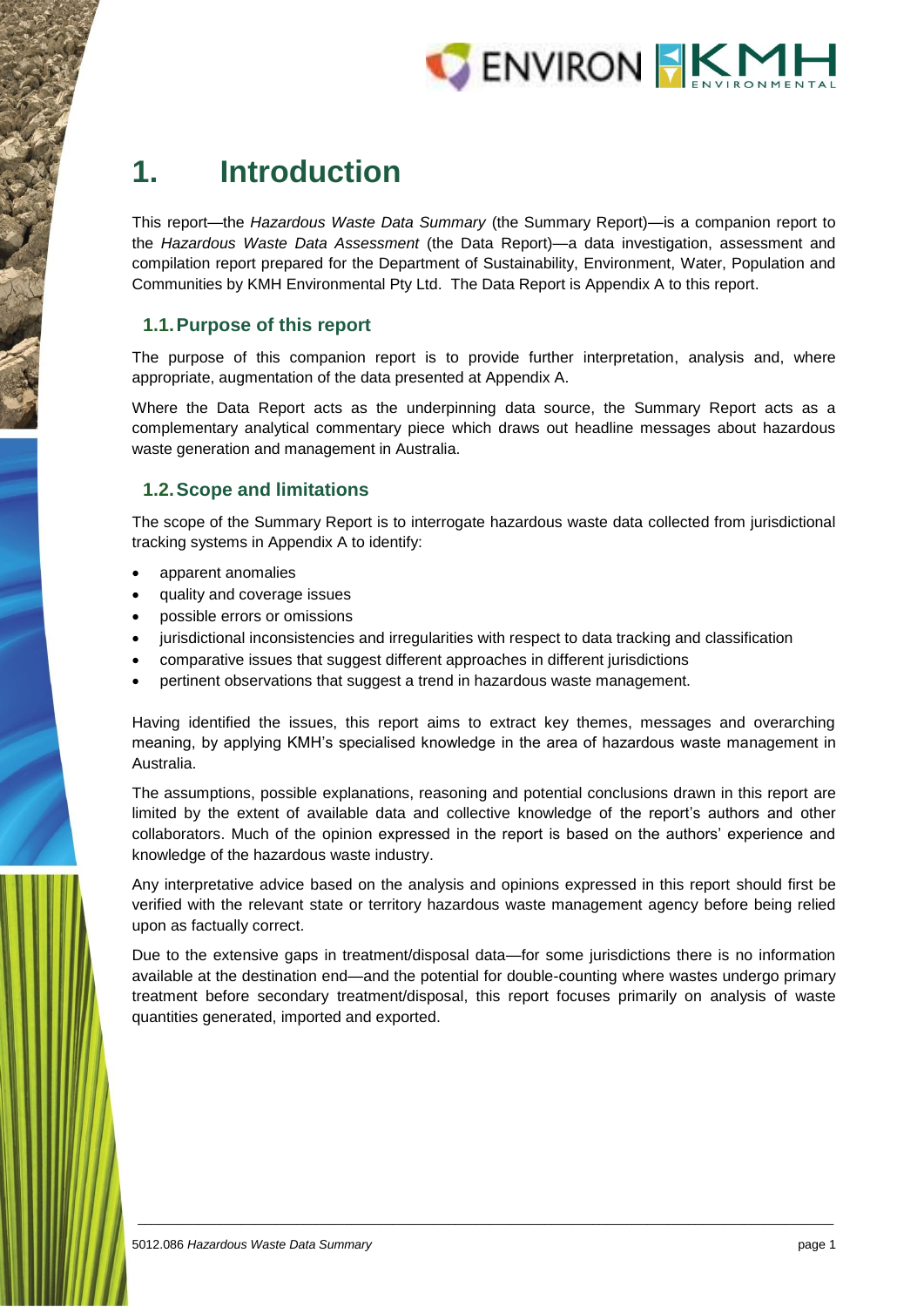

## <span id="page-8-0"></span>**1.3.Data update 2014**

In November 2013, the Department of Environment (DoE) engaged Blue Environment Pty Ltd in association with ENVIRON Pty Ltd and Randell Environmental Consulting Pty Ltd (REC) to deliver a project called *Improving Australia's reporting on hazardous waste under the Basel Convention*. Amongst other things, this project collected and collated national hazardous waste data for the 2011- 12 financial and 2012 calendar years.

As a result of this work a number of new data sources, classification decisions and estimation approaches were adopted, many of which were applicable to the 2010-11 data set presented in this report. Consequently the underlying 2010-11 data for this report has been updated, resulting in the following changes for this revision:

- Sewage sludge and residues was classified as "K130" but is now incorporated into N205 (Residues from industrial waste treatment/disposal operations). Estimates of biosolids data from the Australian and New Zealand Biosolids Partnership [\(http://www.biosolids.com.au/bs](http://www.biosolids.com.au/bs-australia.php)[australia.php\)](http://www.biosolids.com.au/bs-australia.php) were aggregated for NSW/ACT and WA/NT, but are now split out into all individual states and territories.
- Contaminated soils (N119/N120/N121)—data for New South Wales and Queensland was replaced by estimates from *Waste Generation and Resource Recovery in Australia, Reporting Period 2010/11 (WGRRA 2014)*
- Asbestos (N220)—data for New South Wales was replaced by estimates from *Waste Generation and Resource Recovery in Australia, Reporting Period 2010/11 (WGRRA 2014)*.
- Asbestos (N220)—data for Western Australia was provided by a national average derived estimate from *Improving Australia's reporting on hazardous waste under the Basel Convention (2014)*. It is noted that this data estimate pertains to the 2011-12 reporting year, but since there was no data provided by Western Australia's tracking system for 2010-11 this is the best available information.
- While tyres were not counted in the original HWDA reports, tonnages for Tyres (T140) have been added for all jurisdictions based on the figures estimated in Table 2 of Hyder Consulting (2012) *Study into Domestic and International Fate of End- of-Life Tyres*, prepared for COAG, available from: [http://www.scew.gov.au/resource/study-domestic-and-international-fate-end-life-tyres-final](http://www.scew.gov.au/resource/study-domestic-and-international-fate-end-life-tyres-final-report)[report](http://www.scew.gov.au/resource/study-domestic-and-international-fate-end-life-tyres-final-report)
- Since Industrial Washwaters (NEPM Code L) is not explicitly collected by most jurisdictions it has been removed from the 2010-11 data set.
- These changes have been applied to:
	- national hazardous waste generation data estimates quoted throughout the report
	- Figure 2
	- Table 2
	- data provided at Appendices B and C.
- Due to the context of the corresponding report section discussion these changes have not been applied to data presented in:
	- Table 1 and Figure 1, as these relate specifically to "tracked" data, which has not changed and
	- Figures 3, 4 and 5, which exist to illustrate the discussion points made throughout section 3.1.2 on data interpretation issues.

\_\_\_\_\_\_\_\_\_\_\_\_\_\_\_\_\_\_\_\_\_\_\_\_\_\_\_\_\_\_\_\_\_\_\_\_\_\_\_\_\_\_\_\_\_\_\_\_\_\_\_\_\_\_\_\_\_\_\_\_\_\_\_\_\_\_\_\_\_\_\_\_\_\_\_\_\_\_\_\_\_\_\_\_\_\_\_\_\_\_\_\_\_\_\_\_\_\_\_\_\_

No other changes have been made to the originally submitted KMH report.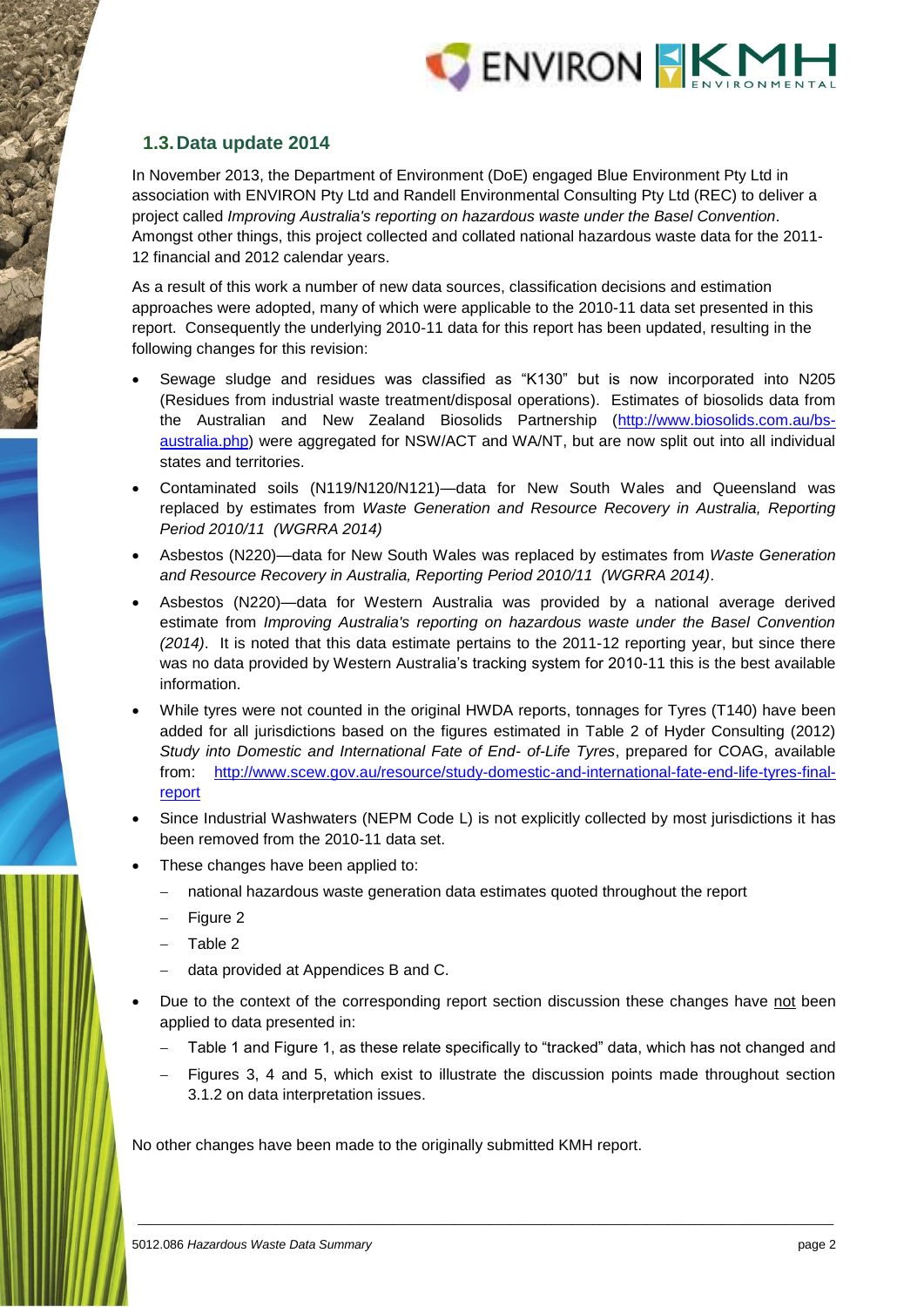

# <span id="page-9-0"></span>**2. Key messages**

The process of data analysis, evaluation and expert review and discussion has drawn out the following key messages regarding hazardous waste reported as generated by jurisdictions across Australia in 2011.

## <span id="page-9-1"></span>**2.1.2010–11 National hazardous waste generation data**

The national totals estimated for hazardous waste generation in Australia in 2010–11 are:

- total hazardous waste generated within state/territory = 5,941,663 tonnes
- total hazardous waste sent across state/territory borders = 92,921 tonnes
- hazardous waste generated from MSW stream = 301,836 tonnes
- therefore total hazardous waste generated in Australia in 2010–11 = **6,336,390 tonnes.**

## <span id="page-9-2"></span>**2.2.Differences in jurisdictional approaches to hazardous waste management adversely impact data quality**

There are fundamental differences in the way jurisdictions manage hazardous wastes. Inconsistencies in waste classification, regulation, data collection, waste tracking systems, management priorities and the resourcing of hazardous waste management have a marked effect on data quality.

For the most part the states and territories use the NEPM waste categorisation codes and descriptions. There are, however, several instances where the waste descriptions vary from the NEPM description and this can make it difficult to match corresponding waste types across jurisdictions.

Jurisdictions do not collect hazardous waste data for the sake of annual collation and analysis. Rather they are at various points in their history of managing the risks to human health and the environment posed by hazardous waste, primarily through 'cradle to grave' tracking of road transport movement of these wastes on a consignment by consignment basis, from point of generation to treatment destination. As a consequence of this focus, a jurisdiction's purpose for the data supplied by the waste consignment has essentially been met once the transaction has been successfully and verifiably completed. There is a different perspective between those managing the tracking of waste movements and those looking for strategic messages and information from analysis of the sum of this data.

Although the general approach to classification and management across jurisdictions is very consistent, historically evolved differences make data collection, collation and comparison difficult. These inconsistencies lead to large gaps in data which could, on the surface at least, lead to misleading conclusions about comparative waste management across Australia.

The inability to access detailed data on hazardous waste quantities in Australia, at least in the public domain, contributes to a lack of awareness of these differences, which in turn provides no impetus to improve data quality.

### <span id="page-9-3"></span>**2.3.Major gaps exist in hazardous waste data**

As a result of the inconsistent approaches above, significant data gaps exist within state waste tracking systems. The following key data gaps were observed:

- The Australian Capital Territory, Northern Territory and Tasmania do not track intrastate hazardous waste movements, leaving only interstate data available for this study.
- Western Australia and South Australia do not report any disposal or treatment information at all. This constrains analysis to the waste generation end of the data.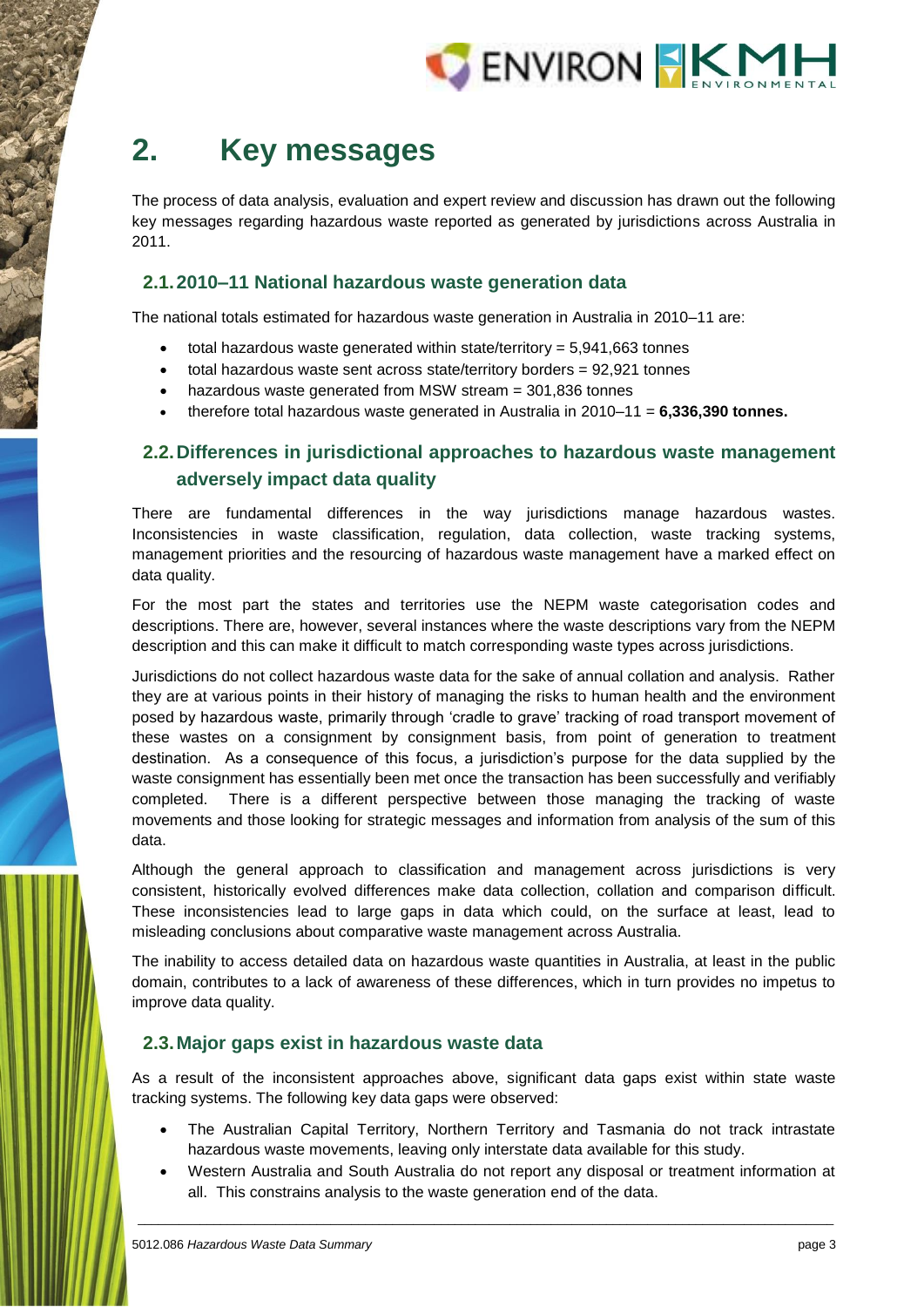

- South Australia cannot differentiate between waste movements within the state and those exported as both sets of data use certificate numbers with the same prefix.
- Key waste streams, such as contaminated soil, asbestos, sewage sludge/biosolids, septic tank pump-out liquid and grease trap waste are not captured in some states due to classification and/or tracking differences.
- Further wastes such as waste oils, batteries and clinical wastes are subject to exemption from tracking in New South Wales and therefore absent from New South Wales tracking data.
- Similarly, exemption systems apply in Victoria and Queensland, generally to reduce regulatory red tape and thus encourage reuse and recycling. These systems usually exempt the requirement for use of waste transport certificates for the particular wastes covered. This could leave significant hazardous waste tonnages uncounted and filling these data gaps can be complicated when such exemptions apply to one-off projects, wastes or operators only.

These gaps in recorded or tracked data must be clearly recognised and a process of normalisation applied to allow a fairer comparison across jurisdictions.

## <span id="page-10-0"></span>**2.4.Contaminated soil should be viewed separately in hazardous waste data analysis**

Contaminated soil is a special case in the assessment of hazardous waste data. It is a result of construction and development (including demolition) activities that require the excavation of contaminated material. The level of contamination is an historical legacy issue, whereas the quantity produced in any given year fluctuates with the level of development activity in contaminant prone geographical areas.

These drivers are quite different from virtually all other hazardous waste categories, perhaps with the exception of asbestos, which exhibits similar drivers. Other wastes are more directly related to consumption patterns, and therefore reflect current rather than historical activity. Contaminated soil quantities are large and can vary widely from year to year, which overwhelms all other waste data and introduces the potential for misleading messages to be concluded from the data around trends and broader waste producer behaviours.

To provide a picture of hazardous waste without this large, sporadic and unpredictable influence, contaminated soil quantities were excised from the data, to provide a truer comparison between jurisdictions.

## <span id="page-10-1"></span>**2.5.Less populated states appear to generate more hazardous waste per capita than more populous states**

After normalisation of key waste types across jurisdictions and the removal of contaminated soils, hazardous waste generation per capita was plotted (see Figure 4).

Western Australia is the largest producer of hazardous waste on a per capita basis followed sequentially by Queensland, South Australia, New South Wales and Victoria.

While the data is subject to a range of uncertainty, factors at play that may influence these per capita findings could be:

- Stronger regulatory approaches around hazardous waste in the larger states (e.g. New South Wales and Victoria).
- Drivers specific to each state, such as the scarcity of hazardous waste landfill space in Victoria—there is only one hazardous waste landfill in that state—giving rise to an imperative to pursue alternative treatment options, such as reuse and recycling.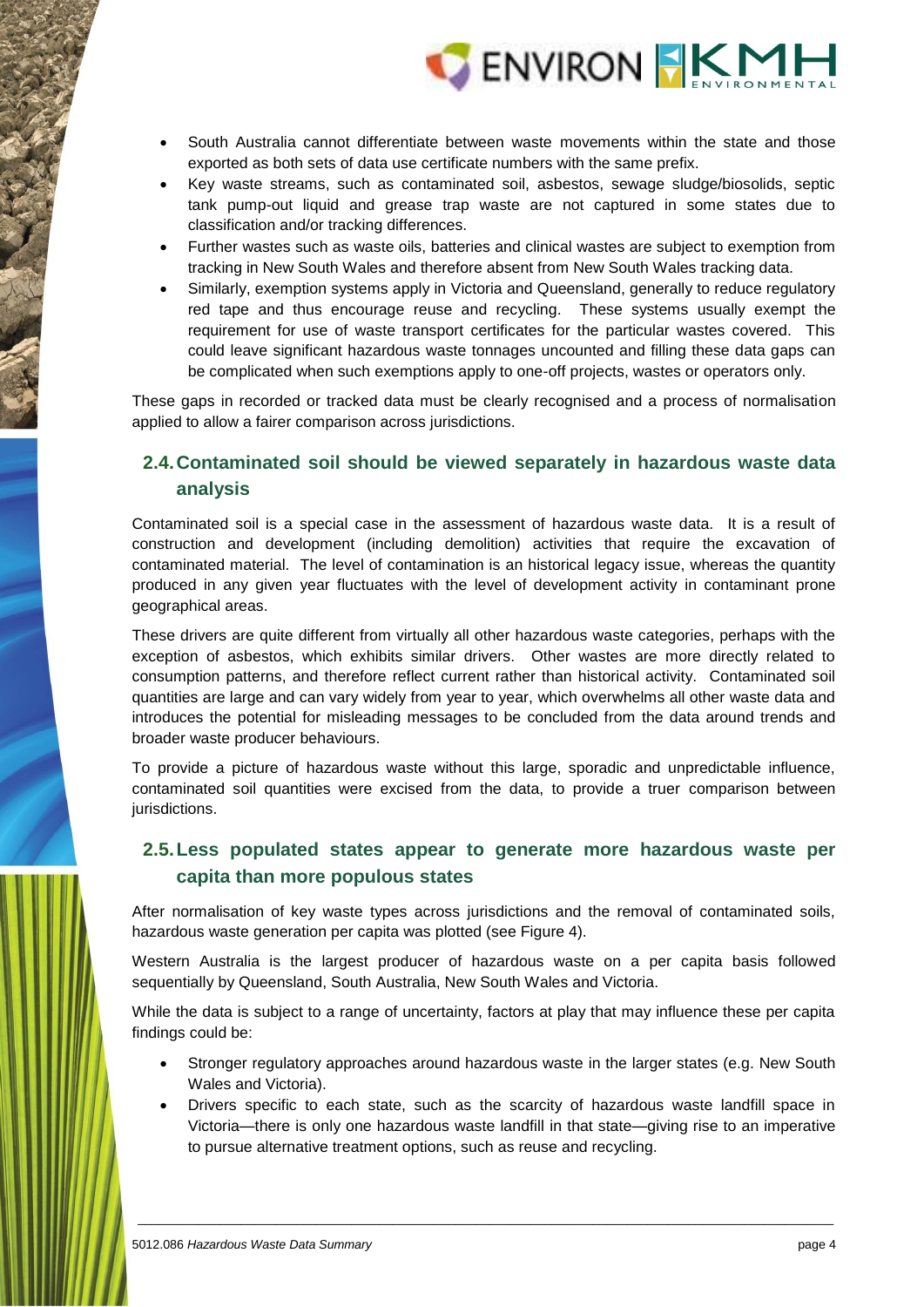

- Economies of scale in the larger states such as Victoria and New South Wales, which could lead to greater economic drivers for the establishment of hazardous waste reuse and recycling markets, or better onsite resource recovery practices.
- Western Australian data may be influenced to a small degree by the fly in/fly out component of mining sector employees, estimated to be approximately  $50,000^1$ . These workers do not officially reside in Western Australia but contribute through their working presence to waste and, by extension, hazardous waste generation in the state.
- Western Australia, Queensland and to a lesser extent South Australia have a greater share of mine processing facilities, which may contribute disproportionately to categories such as alkaline waste (C) and Inorganics Chemical wastes (D).

Western Australia is notable in that it is the only state where asbestos data could not be identified. The volumes observed in some states suggest it could be a waste that may contribute significantly to the current Western Australia total per capita.

## <span id="page-11-0"></span>**2.6.Review of hazardous waste classifications and definitions could improve future data quality**

It may be appropriate to review the Controlled Waste NEPM as a benchmark for hazardous waste classification in Australia, with a view to:

- determining whether new wastes should be added, either as separate codes or explicitly included in existing classifications
- determining whether existing wastes should be removed or better clarified.

Such a review should be undertaken with a clear understanding of the practicalities and implications for waste tracking and licensing regimes.

Waste management options and other key waste terminology should be clearly defined and understood across all jurisdictions, to ensure data can be more comparable. Examples include reuse (in a waste oil context) and whether a clearly definable hazardous waste that is managed onsite should be considered eligible for inclusion in a data compilation project such as this.

## <span id="page-11-1"></span>**2.7.Clinical waste appears to be under-reported in Western Australia**

Clinical and related wastes (R100) appear to be under-reported in Western Australia, compared to generation figures observed for other states. It is noted that a controlled waste tracking form is only required in Western Australia when the total vehicle load is 200 kilograms or more, which could account for part of this apparent discrepancy.

There are state-by-state differences in allowable treatment practices and large price differentials for these treatments. In New South Wales for example, clinical wastes are not subject to the formal (intrastate) tracking system, although interstate movements of these wastes are required to be tracked.

-

\_\_\_\_\_\_\_\_\_\_\_\_\_\_\_\_\_\_\_\_\_\_\_\_\_\_\_\_\_\_\_\_\_\_\_\_\_\_\_\_\_\_\_\_\_\_\_\_\_\_\_\_\_\_\_\_\_\_\_\_\_\_\_\_\_\_\_\_\_\_\_\_\_\_\_\_\_\_\_\_\_\_\_\_\_\_\_\_\_\_\_\_\_\_\_\_\_\_\_\_\_ <sup>1</sup> WA Today newspaper article: [http://www.watoday.com.au/wa-news/stis-spreading-doctors-forced](http://www.watoday.com.au/wa-news/stis-spreading-doctors-forced-out-ama-warning-to-fifo-inquiry-20120417-1x4r5.html)[out-ama-warning-to-fifo-inquiry-20120417-1x4r5.html](http://www.watoday.com.au/wa-news/stis-spreading-doctors-forced-out-ama-warning-to-fifo-inquiry-20120417-1x4r5.html)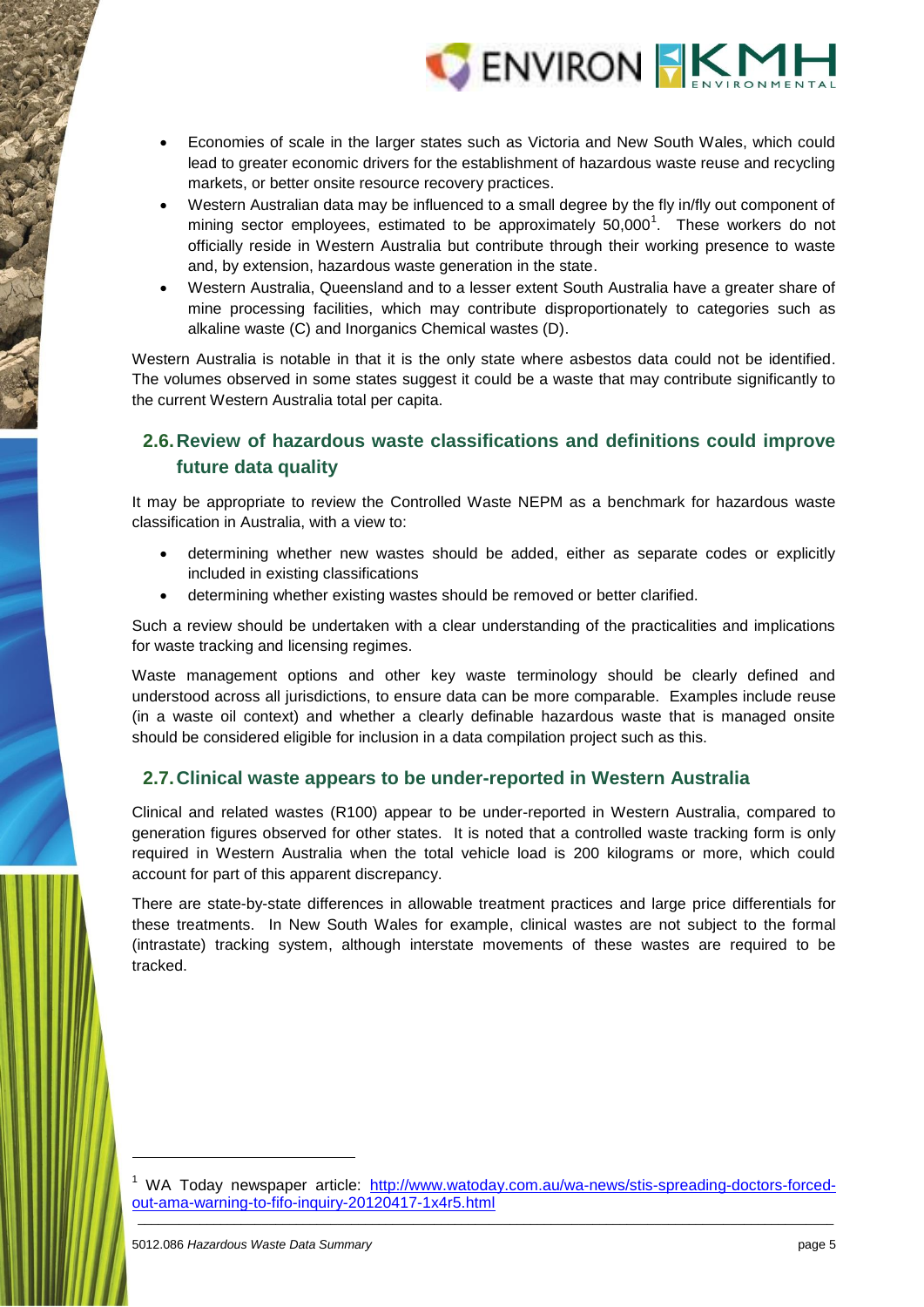

# <span id="page-12-0"></span>**3. Key issues observed**

This section takes an in depth look at hazardous waste data collected for the Data Report (Appendix A), with a view to identifying key issues and discussing the possible causal factors behind these issues.

The entire dataset has been scrutinised, both at the primary waste code level (designated by the alphabetical description) and the underlying alpha-numeric level. Despite this large volume of data, many of the key issues can be identified by focusing on a comparative analysis of the top two or three (alphabetical level) waste codes for each of the jurisdictions.

[Table 1](#page-13-0) provides a summary of some of the key issues observed in the compiled hazardous waste data, in terms of the major wastes (by quantity) generated by those states where hazardous wastes are tracked. These states, coincidently, are the five largest by population. The exception is clinical and related waste, which is not high in tonnage in the context of jurisdictional totals, but warrants particular attention as discussed in Section 3.2.

Wastes reported in Table 1 have been broken down to the detailed alphanumeric waste code level, to allow a better understanding of what generation activities may lie behind the reported numbers, and also to provide for more meaningful comparison between jurisdictions. This table is used for much of the comparative discussion of issues in Section 3.1 and 3.2, although observations drawn from other data (such as import/export figures) are also discussed. The latter data, as with all waste generation, import, export and treatment data, was gathered as part of the Data Report at Appendix A.

Table 1 deliberately focuses on tracked data only at a first pass, which highlights high-order inconsistencies, in terms of what is tracked as hazardous waste within jurisdictions. The table highlights:

- waste data known to be missing from tracking systems but still likely to be generated in that jurisdiction (highlighted in yellow)
- values that appear unusually high when compared to other jurisdictions' data (highlighted in green)
- values that appear unusually low when compared to other jurisdictions' data (highlighted in orange).

There are a number of waste codes not reported by some jurisdictions, as evidenced by the dash (-) symbol in many entries in Table 1. The 'dashed' entries highlighted in yellow are known cases where wastes are not officially tracked, such as wastes specifically exempt from tracking in a particular jurisdiction. Actual reported tonnages located in yellow highlighted entries indicates a known data gap, where a small amount of waste has been reported via the tracking system, even though such reporting is not required in that jurisdiction. This is discussed using the contaminated soil example in Section 3.1.2.

Section 3.1.2 attempts to fill these gaps where possible, using other data sources, and presents the results in terms of 'normalised' data in Table 2 (Section 3.1.2).

\_\_\_\_\_\_\_\_\_\_\_\_\_\_\_\_\_\_\_\_\_\_\_\_\_\_\_\_\_\_\_\_\_\_\_\_\_\_\_\_\_\_\_\_\_\_\_\_\_\_\_\_\_\_\_\_\_\_\_\_\_\_\_\_\_\_\_\_\_\_\_\_\_\_\_\_\_\_\_\_\_\_\_\_\_\_\_\_\_\_\_\_\_\_\_\_\_\_\_\_\_

The other dashes reported in Table 1 are likely to be cases where that particular waste is not generated within a jurisdiction.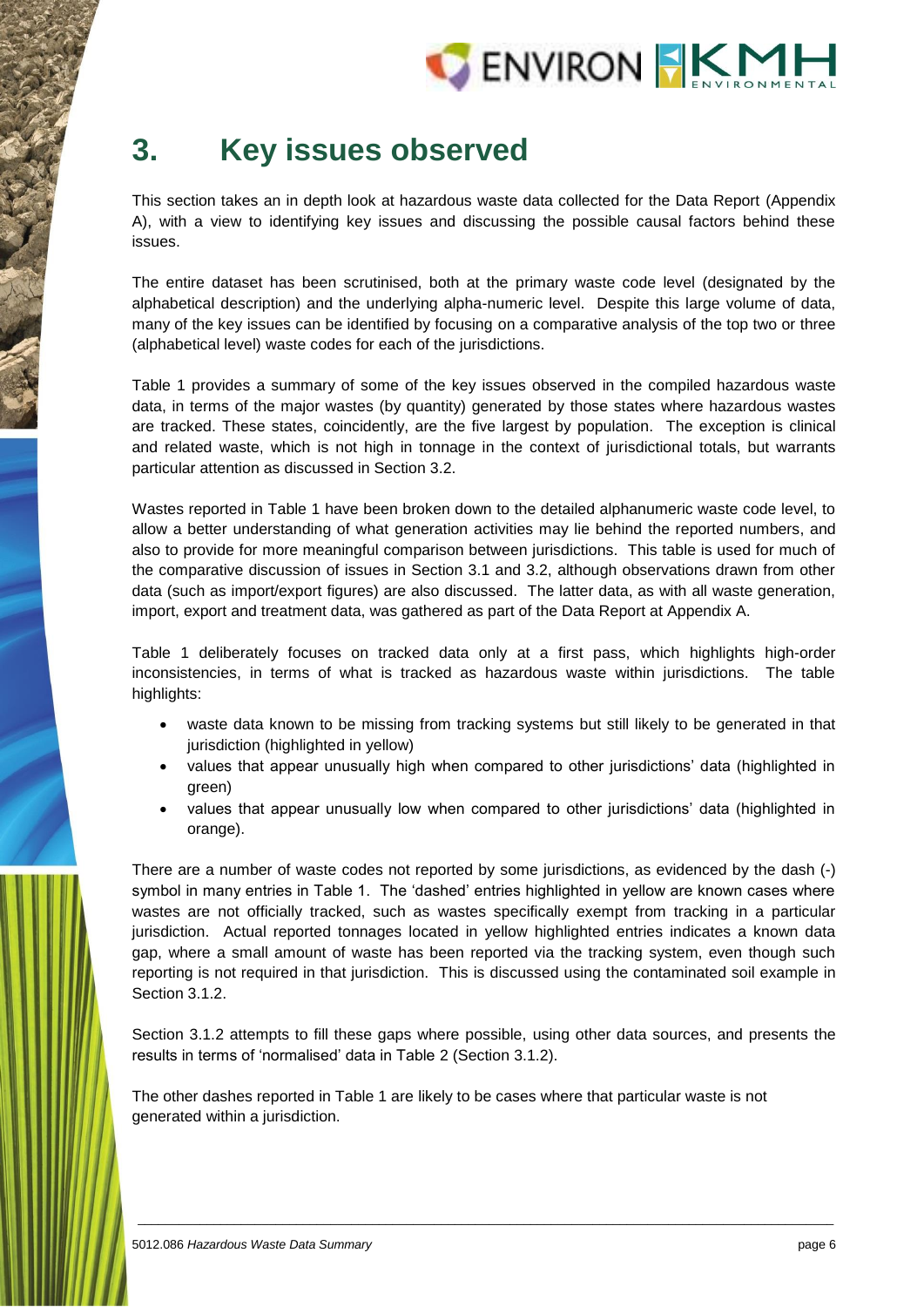

#### <span id="page-13-0"></span>**Table 1—Major waste generation data observations and discrepancies (tracked data only) in 2010–11**

| <b>Major waste generated</b>                                                                      | Major waste producing states (tonnes) |                                  |            |                 |                                    |                                  |
|---------------------------------------------------------------------------------------------------|---------------------------------------|----------------------------------|------------|-----------------|------------------------------------|----------------------------------|
| <b>NEPM</b> waste description                                                                     | <b>Waste</b><br>Code                  | <b>New South</b><br><b>Wales</b> | Queensland | <b>Victoria</b> | <b>Western</b><br><b>Australia</b> | <b>South</b><br><b>Australia</b> |
| Inorganic chemicals                                                                               | D                                     |                                  |            |                 |                                    |                                  |
| Arsenic and arsenic compounds                                                                     | D130                                  |                                  | 777        | 13              | 120                                | 108,752                          |
| Lead and lead compounds                                                                           | D <sub>220</sub>                      | 17,701                           | 9,480      | 4,935           | 817                                | 1,836                            |
| Zinc compounds                                                                                    | D <sub>230</sub>                      | 0.72                             | 514        | 175             | 607                                | 147                              |
| Non-toxic salts (e.g. sodium chloride, calcium chloride)                                          | D300                                  | 11,611                           | 33,626     | 1,048           | 6,341                              | 447                              |
| Oils, hydrocarbons, emulsions                                                                     | J                                     |                                  |            |                 |                                    |                                  |
| Waste oils unfit for their original intended use<br>(lubricating, hydraulic)                      | J100                                  | 64,554                           | 86,404     | 10,750          | 72,316                             | 423                              |
| Waste oils and water mixtures or emulsions, and<br>hydrocarbon and water mixtures or emulsions    | J120                                  | 39,369                           | 149,720    | 57,786          | 49,737                             | 6,605                            |
| Triple interceptor waste and stormwater contaminated<br>with oil or hydrocarbons                  | J130                                  |                                  |            | 29,008          | 13,129                             |                                  |
| <b>Putrescible/organic wastes</b>                                                                 | K                                     |                                  |            |                 |                                    |                                  |
| Animal effluent and residues (e.g. abattoir wastes,<br>poultry wastes, fish and shellfish wastes) | K100                                  |                                  | 45,780     | 33,685          | 8,530                              |                                  |
| Grease trap waste                                                                                 | K110/<br>K120                         |                                  | 117,529    | 89,503          | 67,534                             |                                  |
| Sewage sludge and residues including nightsoil and<br>septic tank sludge                          | K <sub>130</sub>                      |                                  | 525,802    | ÷               | 390,356                            |                                  |
| Food and beverage processing wastes, including<br>animal and vegetable oils and derivatives       | K200                                  | 68                               | 51,341     | 41,347          | 45,697                             |                                  |
| Solid/sludge wastes requiring special handling                                                    | N                                     |                                  |            |                 |                                    |                                  |
| Contaminated soils                                                                                | N119,<br>N120,<br>N <sub>121</sub>    | 21,885                           | 2,569      | 407,596         | 7,671                              | 219,322                          |
| Prescribed waste residues in bags or containers not<br>specified under N100 and N105              | N110                                  |                                  | 14         | 10,783          |                                    |                                  |
| Industrial waste treatment plant residues                                                         | N205                                  |                                  | 83,345     | $\blacksquare$  | 2,971                              |                                  |
| Asbestos                                                                                          | N220                                  | 42                               | 100,162    | 40,964          |                                    | 20,101                           |
| <b>Clinical and pharmaceutical wastes</b>                                                         | $\mathsf{R}$                          |                                  |            |                 |                                    |                                  |
| Clinical and related wastes, NOS (biomedical waste)                                               | R <sub>100</sub>                      | 216                              | 17,744     | 9,272           | 2,837                              | 15,067                           |

Legend:

Yellow = Known gaps in tracked data that need to be filled by other estimation methods to allow worthwhile comparison across the waste code

\_\_\_\_\_\_\_\_\_\_\_\_\_\_\_\_\_\_\_\_\_\_\_\_\_\_\_\_\_\_\_\_\_\_\_\_\_\_\_\_\_\_\_\_\_\_\_\_\_\_\_\_\_\_\_\_\_\_\_\_\_\_\_\_\_\_\_\_\_\_\_\_\_\_\_\_\_\_\_\_\_\_\_\_\_\_\_\_\_\_\_\_\_\_\_\_\_\_\_\_\_

Green = Tonnages that appear unusually high when compared to other jurisdictions' data

Orange = Tonnages that appear unusually low when compared to other jurisdictions' data

Not reported.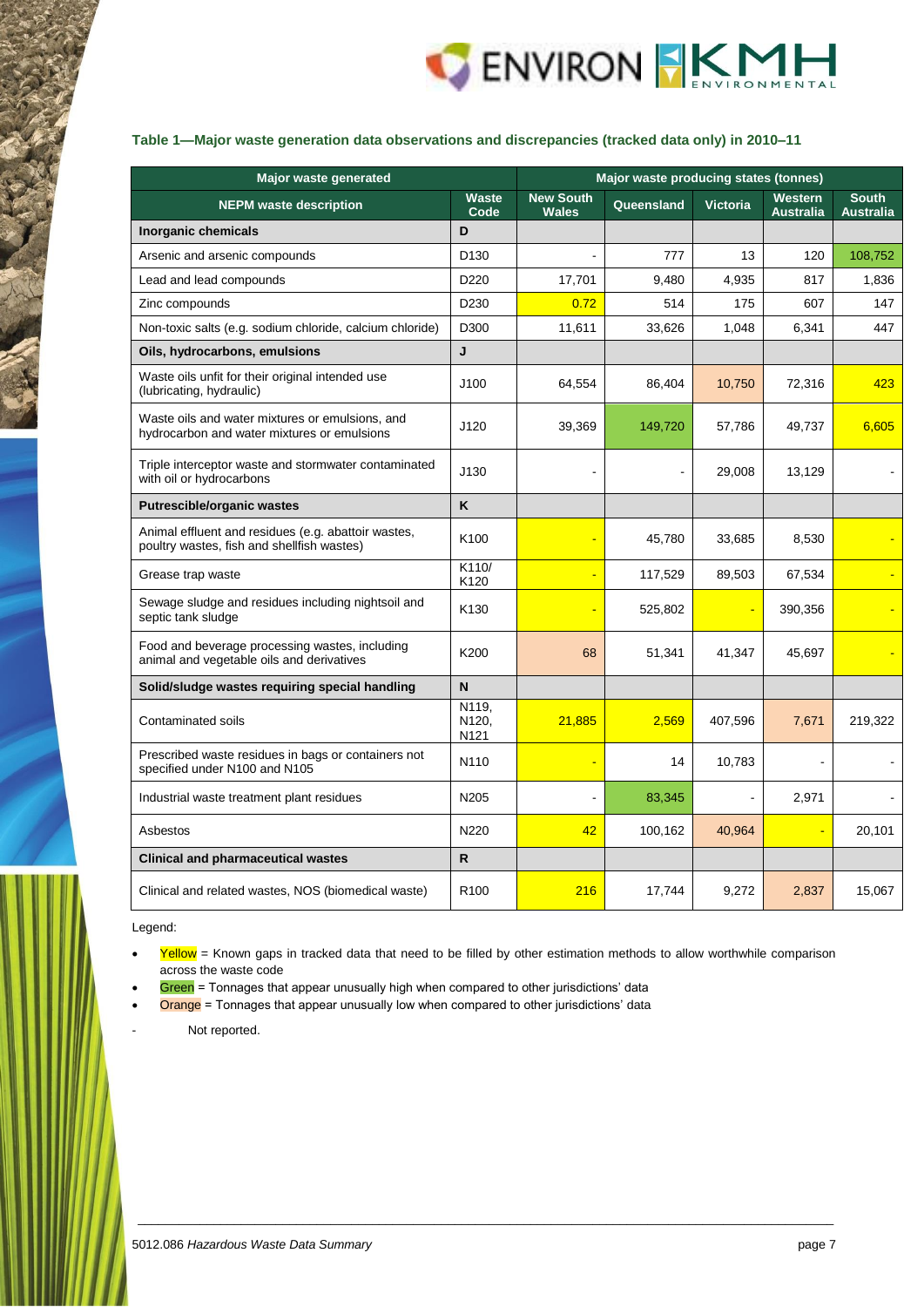

## <span id="page-14-0"></span>**3.1.High-level observations**

The following high-level observations focus on trends, inconsistencies and data gaps that are applicable across a number of jurisdictions and/or waste categories. More detailed observations referencing specific waste types and individual points of interest follow in Section [3.2.](#page-25-0)

Once identified, these observations were then sorted into three distinct types of issue:

- 1. Data Quality (Q)
- 2. Data Interpretation (I)
- 3. Policy (P) Implications.

#### **3.1.1. Data quality (Q) issues**

#### **Q1. Waste classification inconsistencies**

For the most part the states and territories use the NEPM waste categorisation codes and descriptions. There are, however, several instances where the waste descriptions vary from the NEPM description and this can make it difficult to match corresponding waste types across jurisdictions.

Western Australia, for example, uses its own waste classification system which differs from the NEPM waste category classifications, whereas Queensland appears to have the closest alignment with NEPM categories. Other states such as Victoria make isolated departures in the way that hazardous waste is classified, based on historical reasons.

#### **Q2. Waste tracking inconsistencies**

In addition to the classification differences in Q1, the different application of tracking systems for hazardous waste transport from one jurisdiction to the next also leads to major gaps in data. This may be because the particular waste is not actually classified as hazardous in that jurisdiction, or it may be that historical or other management arrangements apply, which make official tracking unnecessary. Lastly, some jurisdictions do not have a hazardous waste tracking system at all, outside of NEPM requirements across borders.

The data shows several clear inconsistencies with regard to the wastes that are tracked by each jurisdiction:

- The Australian Capital Territory, Northern Territory and Tasmania do not have a formal intrastate tracking system. They only record interstate data for controlled (hazardous) wastes in/out according to the NEPM. These jurisdictions therefore underestimate hazardous waste production, because it can be assumed that some hazardous wastes will be dealt with within borders but are not captured by any form of tracking.
- New South Wales is a good example of a jurisdiction that, in the main, tracks hazardous waste in line with the NEPM, but does not include significant waste streams under its tracking system. This is due to a combination of historical reasons and specific waste exemptions from tracking, the latter being used as a regulatory incentive mechanism to encourage reuse and recycling options. These major inconsistencies and/or gaps are dealt with specifically in section 3.1.2.
- Queensland does track most of the NEPM waste codes (as described in Q1) but has both a very large inclusion (sewage sludge and residues including nightsoil and septic tank sludge) and exclusion (contaminated soil), relative to many other states. The consequences of these inconsistencies are described in sections 3.1.2 I2 and 3.1.2 I1 respectively).
- South Australia, Western Australia and to a lesser extent Victoria, also omit key wastes that are included in the NEPM from their respective state tracking systems.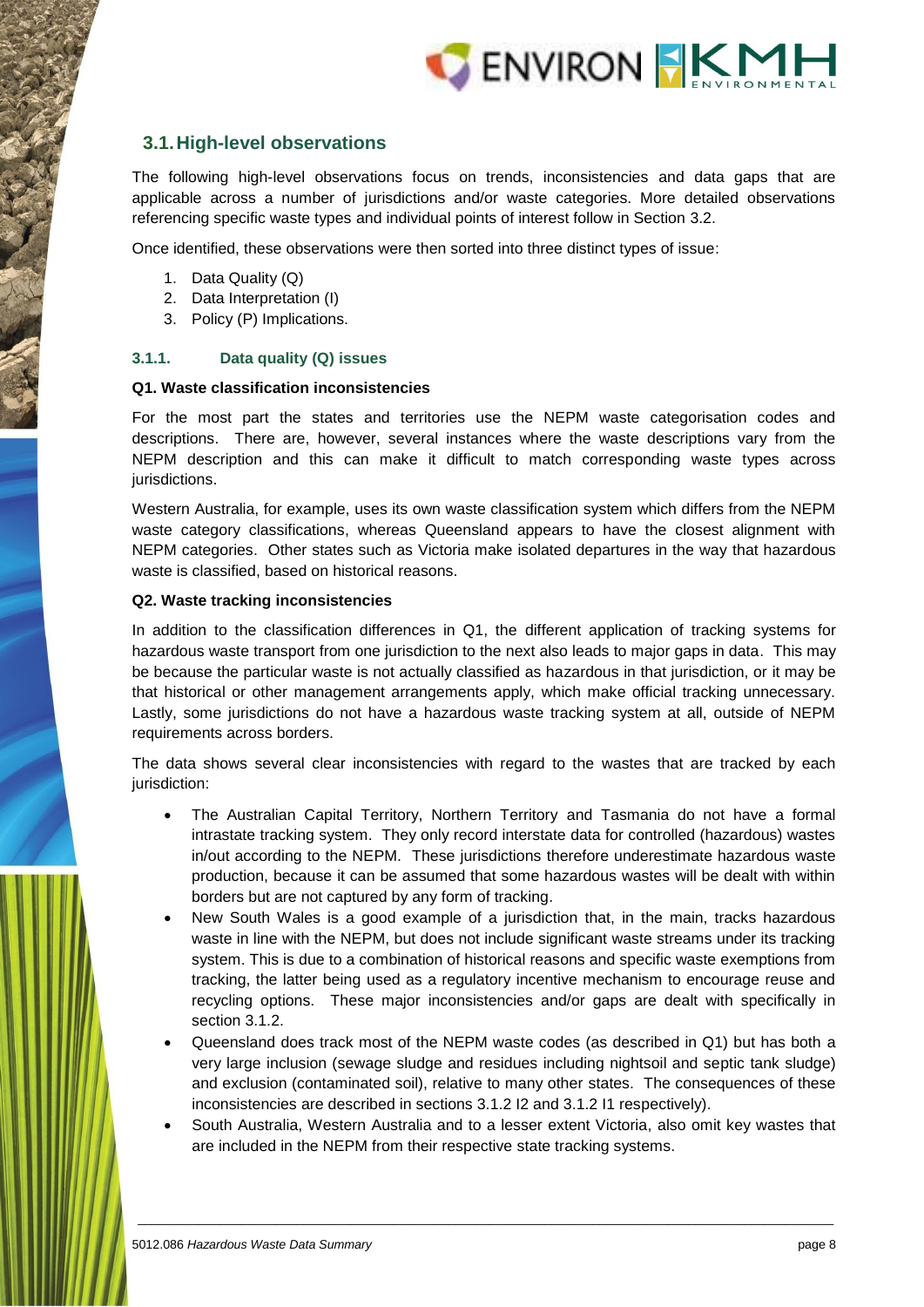

[Figure 1](#page-15-0) plots all jurisdictions' available tracking system data, noting that the inconsistencies above have the impact of misrepresenting the actual waste generated in each jurisdiction, which has particular consequences when comparing data between jurisdictions.



<span id="page-15-0"></span>

#### **Q3. Data gaps**

As a result of the inconsistent approaches outlined in Q1 and Q2, significant data gaps exist within jurisdictional waste tracking systems, particularly for disposal and treatment of waste. The following key data gaps were observed:

- As discussed above, the Australian Capital Territory, Northern Territory and Tasmania do not track intrastate hazardous waste movements therefore a significant lack of data exists for these jurisdictions.
- South Australia is not able to report the disposal or treatment route for its hazardous waste. It is not entirely clear why this is the case, although discussion with Environment Protection Authority South Australia indicates that it is a result of disparity in the recording systems employed by individual depots.
- South Australia cannot differentiate between waste movements within the state and those exported as both sets of data use certificate numbers with the same prefix.
- Like South Australia, Western Australia does not report any treatment/disposal information.
- Key waste streams, such as contaminated soil, asbestos, sewage sludge/biosolids, septic tank pump-out liquid and grease trap waste are not captured in some states due to classification and/or tracking differences.
- Waste oils, batteries, clinical and other wastes are subject to exemption from tracking in New South Wales and therefore absent from New South Wales data.

#### **Q4. Double counting in treatment and disposal processes**

There is a risk of double counting of wastes where either:

- The waste category includes two forms of the same waste material from different stages of a treatment process, for example:
	- sewage sludge and residues (K130) which, by definition, could include both septic tank pump-out liquid taken by truck before the wastewater treatment process and biosolids taken as an output from sewage treatment or
	- transport of a waste to a treatment process to reduce its hazard, and then subsequent transport of the same waste, possibly reduced or increased in volume, in a less hazardous state to another outcome, such as landfill.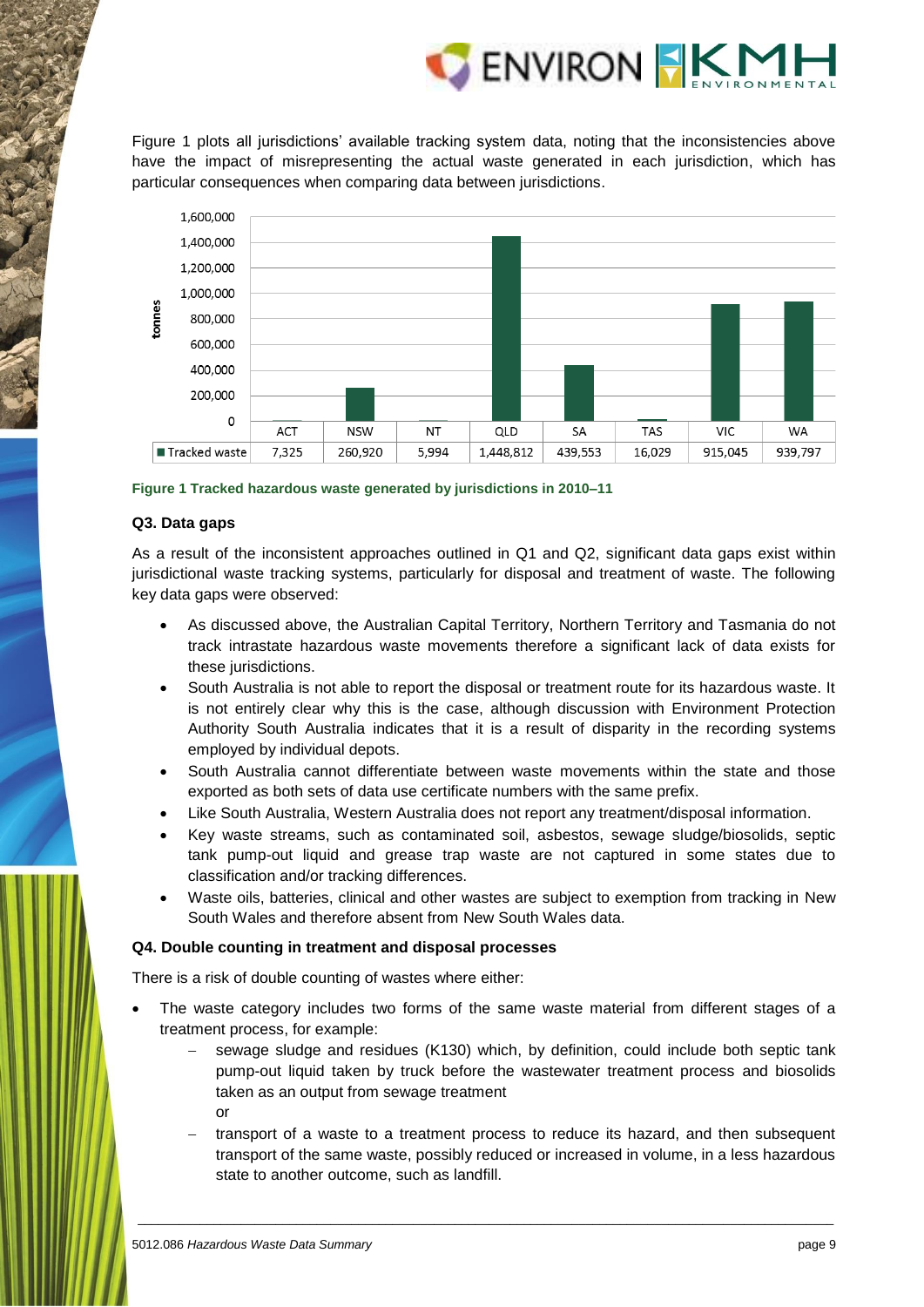

 The waste is transported for storage during a particular reporting period and subsequently transported for treatment/disposal during the next reporting period.

It is not possible to identify exactly where double-counting has occurred, more that it is considered to be a possibility due to the way in which waste is tracked and recorded. This is an important reason why the interpretation focus of this report is on the waste generation data.

#### **Q5. Data irregularities (generated waste versus treated waste anomalies)**

There are a number of instances where the quantity of waste generated and the quantity of waste exported or disposed/treated differ significantly for a particular waste category. These irregularities are potentially due to errors caused by either double-counting (see Q4. above) or data recording errors.

#### **3.1.2. Data interpretation (I) issues**

The quality issues mentioned above have been used to explore how data interpretation across jurisdictions could be improved, through a process of normalisation. This section identifies each issue or key data gap, and attempts to fill these gaps or otherwise address these issues, so a more considered interpretation can be made. Because of the lack of any data outside of interstate movements for the Australian Capital Territory, Northern Territory and Tasmania, these jurisdictions have been removed from the normalisation process.

#### **I1. Contaminated soils**

Contaminated soil is an example of a waste with several different classifications and tracking obligations depending on the jurisdiction in which it is generated. This has a large impact on the hazardous waste totals for each jurisdiction as contaminated soils make up a significant proportion of hazardous waste in all jurisdictions.

Tracking data is present for contaminated soils in all states where tracking systems exist. That being said, contaminated soils are not required to be tracked for intrastate movements in New South Wales and Queensland. The very low figures at Table 1 for these states may represent either mistakes in classification or use of transport certification in that particular state beyond legal requirements.

Western Australia is the other State with very low reported tonnages for contaminated soil. While WA does track some types of contaminated soils, this tracking is dependent on the level of and types of contamination. Contaminated soils that meet a Class I, II or III landfill disposal (*as per the WA Landfill Classification and Waste Definitions 1996 document*) are not tracked. This may explain the very low generation figures for WA. However the authors note that soils classified as suitable for Class I, II or III landfill in WA, based on the contaminant threshold values in the aforementioned classification document, would not necessarily be classified as hazardous elsewhere either (for example Victoria), and hence would also not be tracked.

In practice, contaminated soils are primarily tracked as hazardous wastes in Victoria and South Australia.

#### **I2. Sewage/septic sludge**

The sewage sludge and residues (including nightsoil and septic tank sludge) waste category could include both septic tank pump-out waste and sludge/biosolids from sewage treatment which may lead to double-counting as described in Q4. Like contaminated soil, this waste can make a massive contribution to hazardous waste in a jurisdiction, but is only tracked as hazardous in two states (Queensland and Western Australia) and therefore presents a large anomaly in data comparison between the jurisdictions.

To further complicate the overall picture (yet simplify the situation within state), Western Australia data separates these categories out as different categories.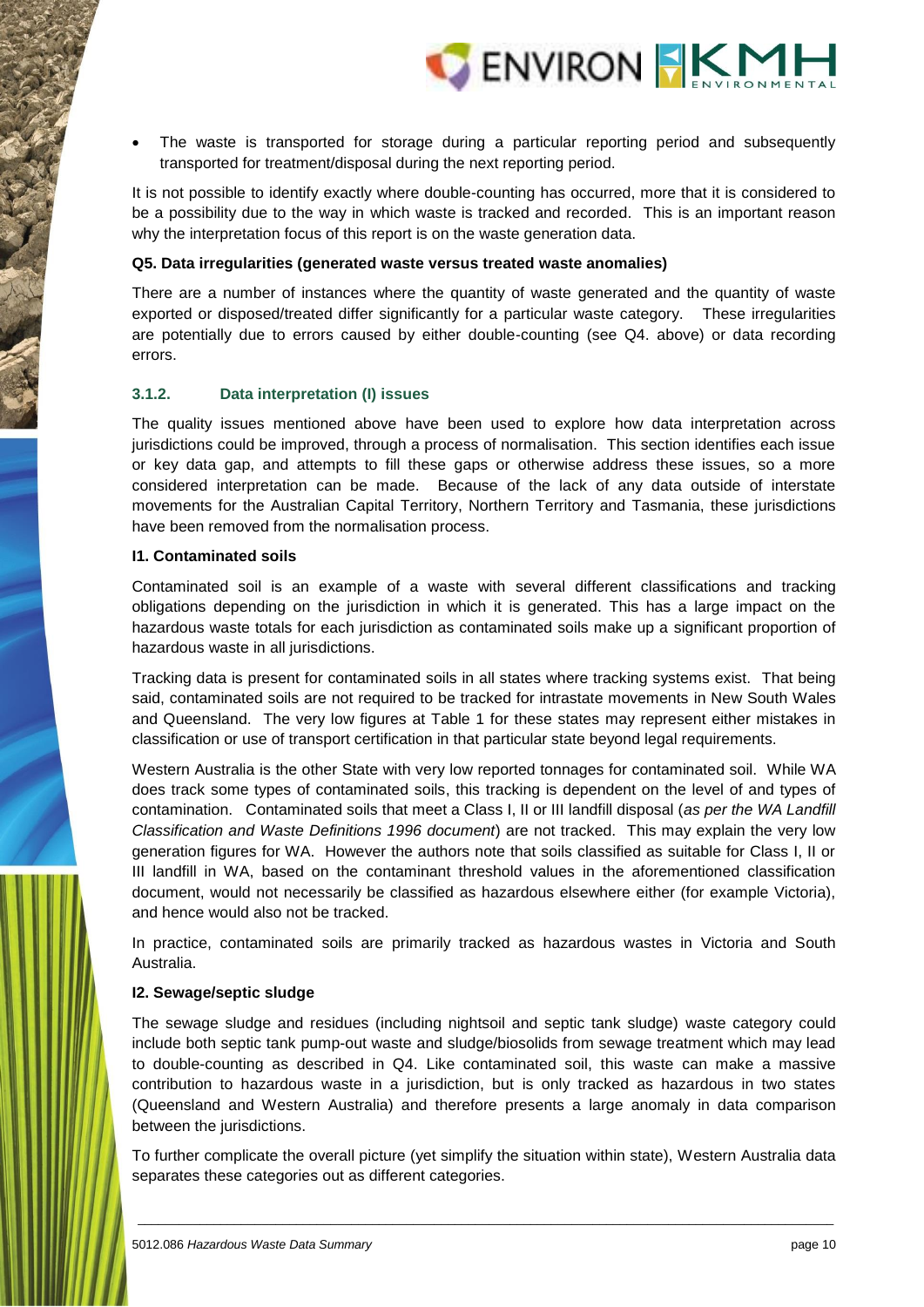

#### **I4. Asbestos**

Asbestos is not tracked in Western Australia or New South Wales.

Asbestos data volumes can also be somewhat misleading because it can be a discrete material, a minor contaminant in a 'clean' stream (such as from specialised building removal processes), as well as a larger component in mixtures (e.g. mixed demolition wastes that contain asbestos). Where tracking data is available for asbestos, it gives no indication of the level of asbestos in the waste.

#### **I5. Other putrescible organics**

New South Wales and South Australia do not track grease trap waste (K110/K120) and animal effluent and residues (K100).

#### **I6. Filling state versus state data gaps ('normalisation')**

In order to more accurately determine the total hazardous waste generated by each jurisdiction it is necessary to fill the data gaps that exist within the tracked waste data. For the purpose of this report this gap filling process is referred to as 'normalisation'.

Normalising the data involves obtaining hazardous waste data from other published sources.

Missing asbestos and contaminated soils data has been 'filled' using estimates quoted in *Waste and Recycling in Australia 2011*<sup>2</sup> as well as the recent publication *Improving Australia's reporting on hazardous waste under the Basel Convention* (Blue Environment, ENVIRON, Randell Environmental Consulting, 2014).

Where data is not available or does not exist, estimates based on population have been made, if population is a conceivable surrogate for the generation of that waste. For example, in the case of grease trap waste (K110/K120) there is no data available for New South Wales or South Australia as it is neither tracked internally nor recorded in other systems. However it could conceivably be assumed that grease trap, which is largely a retail food industry waste, would be a function of population.

By using an average per capita value for Victoria, Western Australia and Queensland, an estimate of the grease trap waste produced in New South Wales and South Australia has been calculated. Similar estimates have been determined for animal effluent and residues (K100).

Due to several jurisdictions not tracking sewage sludge and residues data, this category has been replaced with biosolids data for each jurisdiction, sourced from the Australian and New Zealand Biosolids Partnership website [\(http://www.biosolids.com.au/bs-australia.php\)](http://www.biosolids.com.au/bs-australia.php). Because of the dual nature of wastes that could fit under this code (septic tank pump-out waste and post-treatment sludge/biosolids removal), biosolids data is a more reliable method for all jurisdictions than tracking. Consequentially, all data used in the normalisation process for this category has been taken from this source.

This has also eliminated any potential double-counting impacts caused by septic tank sludge and treated sewage sludge both being listed under the same category (refer to I2).

The results of normalising, through the filling of key data gaps, are depicted graphically for the major states at Figure 2 below, and detailed in Table 2 overleaf.

The complete data set for all jurisdictions, after normalisation, is provided at Appendices B and C, which tabulate national waste data by jurisdiction and waste code respectively. Appendix C also incorporates estimates of hazardous waste likely to be present in the municipal solid waste (MSW) stream.

Table 14 of the Data Report at Appendix A shows that the total hazardous waste generated in Australia, derived from interstate and intrastate tracking systems, is 4,097,047 tonnes, with an additional 301,836 tonnes estimated to be present outside of these systems in MSW.

\_\_\_\_\_\_\_\_\_\_\_\_\_\_\_\_\_\_\_\_\_\_\_\_\_\_\_\_\_\_\_\_\_\_\_\_\_\_\_\_\_\_\_\_\_\_\_\_\_\_\_\_\_\_\_\_\_\_\_\_\_\_\_\_\_\_\_\_\_\_\_\_\_\_\_\_\_\_\_\_\_\_\_\_\_\_\_\_\_\_\_\_\_\_\_\_\_\_\_\_\_

-

<sup>&</sup>lt;sup>2</sup> <http://www.environment.gov.au/wastepolicy/publications/waste-recycling2011.html>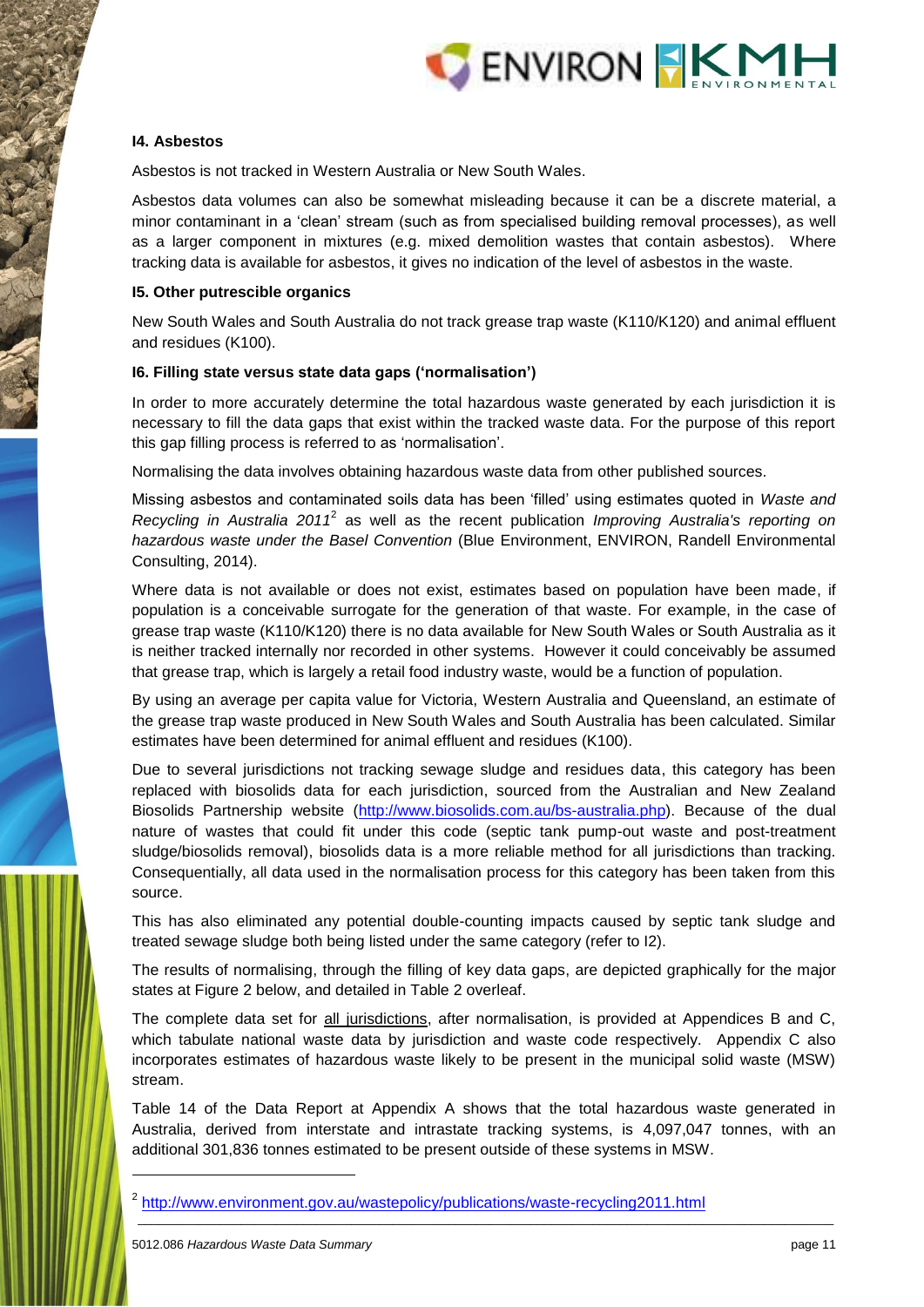

Given the data improvements from normalisation, it is recommended that the data in Appendices B and C should be used over the totals collated in the Data Report, as they are a more robust estimate of national totals of hazardous waste generation. Consequently the national totals for hazardous waste generation in 2010–11 become:

- total hazardous waste generated within state/territory = 5,941,663 tonnes
- total hazardous waste sent across state/territory borders = 92,921 tonnes
- hazardous waste generated from MSW stream = 301,836 tonnes
- Therefore total hazardous waste generated in Australia in 2010–11 = **6,336,420 tonnes.**



<span id="page-18-0"></span>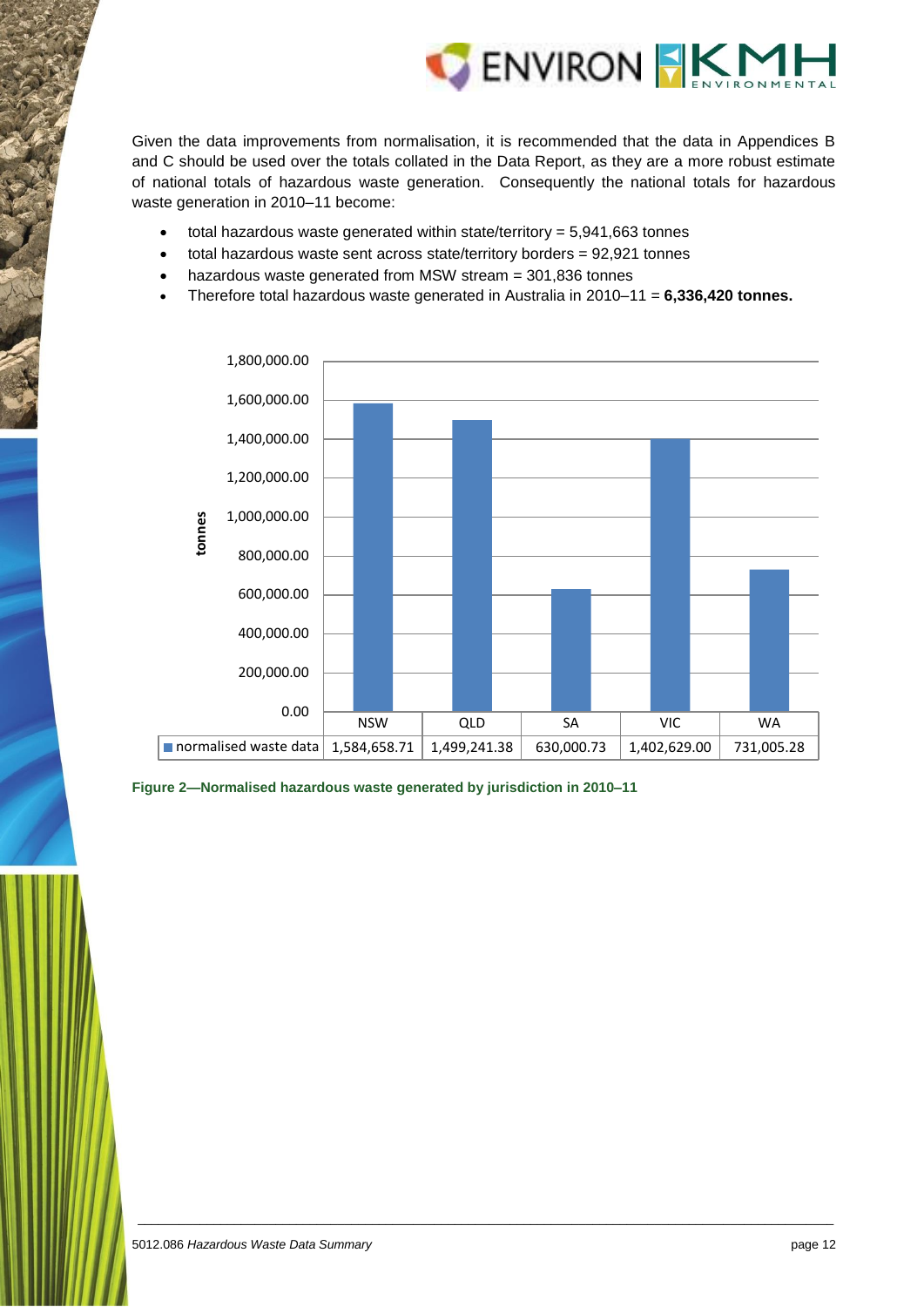



#### **Table 2—Major waste generation data observations in 2010–11, after normalisation**

| <b>Major waste generated</b>                                                                      | Major waste producing states (tonnes) |                                                                                                  |         |         |         |                                  |
|---------------------------------------------------------------------------------------------------|---------------------------------------|--------------------------------------------------------------------------------------------------|---------|---------|---------|----------------------------------|
| <b>NEPM Waste description</b>                                                                     | Waste<br>code                         | <b>New South</b><br>Western<br>Queensland<br><b>Victoria</b><br><b>Wales</b><br><b>Australia</b> |         |         |         | <b>South</b><br><b>Australia</b> |
| <b>Inorganic chemicals</b>                                                                        | D                                     |                                                                                                  |         |         |         |                                  |
| Arsenic and arsenic compounds                                                                     | D <sub>130</sub>                      |                                                                                                  | 777.00  | 13.00   | 120.00  | 108 752                          |
| Lead and lead compounds                                                                           | D220                                  | 17701                                                                                            | 9480    | 4 9 3 5 | 817.00  | 1836                             |
| Zinc compounds                                                                                    | D <sub>230</sub>                      | 0.72                                                                                             | 514.00  | 175.00  | 607.00  | 147.00                           |
| Non-toxic salts (e.g. sodium chloride, calcium chloride)                                          | D300                                  | 11 611                                                                                           | 33 626  | 1 0 4 8 | 6 3 4 1 | 447.00                           |
| Oils, hydrocarbons, emulsions                                                                     | J                                     |                                                                                                  |         |         |         |                                  |
| Waste oils unfit for their original intended use (lubricating, hydraulic)                         | J100                                  | 64 554                                                                                           | 86 404  | 10 750  | 72 316  | 423.00                           |
| Waste oils and water mixtures or emulsions, and hydrocarbon and water<br>mixtures or emulsions    | J120                                  | 39 369                                                                                           | 149 720 | 57 786  | 49 737  | 6 6 0 5                          |
| Triple interceptor waste and stormwater contaminated with oil or hydrocarbons                     | J130                                  |                                                                                                  |         | 29 008  | 13 1 29 |                                  |
| <b>Putrescible/organic wastes</b>                                                                 | K                                     |                                                                                                  |         |         |         |                                  |
| Animal effluent and residues (e.g. abattoir wastes, poultry wastes, fish and<br>shellfish wastes) | K100                                  | 48 0 58                                                                                          | 45 780  | 33 685  | 8 5 3 0 | 10 940                           |
| Grease trap waste                                                                                 | K110/K120                             | 172 646                                                                                          | 117 529 | 89 503  | 67 534  | 39 301                           |
| Food and beverage processing wastes, including animal and vegetable oils and<br>derivatives       | K200                                  | 68.00                                                                                            | 51 341  | 41 347  | 45 697  |                                  |
| Solid/sludge wastes requiring special handling                                                    | N                                     |                                                                                                  |         |         |         |                                  |
| Contaminated soils                                                                                | N119.<br>N120, N121                   | 504,500                                                                                          | 216,854 | 407 596 | 7671    | 219 322                          |
| Prescribed waste residues in bags or containers not specified under N100 and<br>N <sub>105</sub>  | N110                                  |                                                                                                  | 14.00   | 10783   |         |                                  |
| Industrial waste treatment plant residues (inc. Sewage sludge/ residues)                          | N205                                  | 320,657                                                                                          | 324,533 | 415,402 | 112,832 | 106 222                          |
| Asbestos                                                                                          | N220                                  | 199,000                                                                                          | 100 162 | 40 964  | 50,198  | 20 101                           |
| <b>Clinical and pharmaceutical wastes</b>                                                         | R                                     |                                                                                                  |         |         |         |                                  |
| Clinical and related wastes, NOS (biomedical waste)                                               | R <sub>100</sub>                      | 216.00                                                                                           | 17744   | 9 2 7 2 | 2837    | 15 067                           |
| <b>Miscellaneous</b>                                                                              | T.                                    |                                                                                                  |         |         |         |                                  |
| <b>Tyres</b>                                                                                      | T140                                  | 100,968                                                                                          | 88,055  | 84,113  | 67,269  | 28,785                           |

<span id="page-19-0"></span>Ì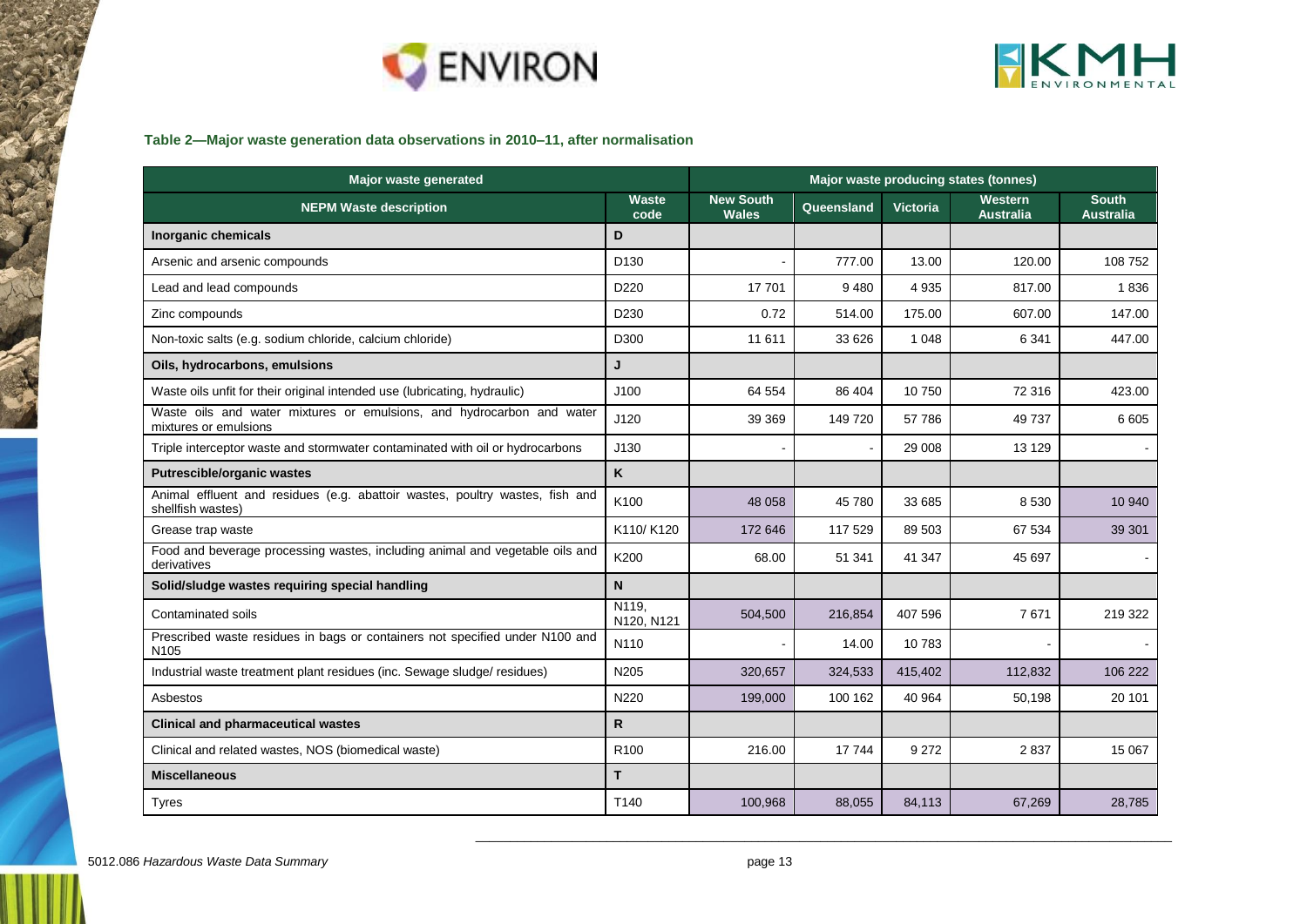



- Purple = Quantities estimated from other sources (as described in Section 3.1.2, I6) used to fill gaps in tracked data
- \*\* Insufficient information available to fill gap
- Not reported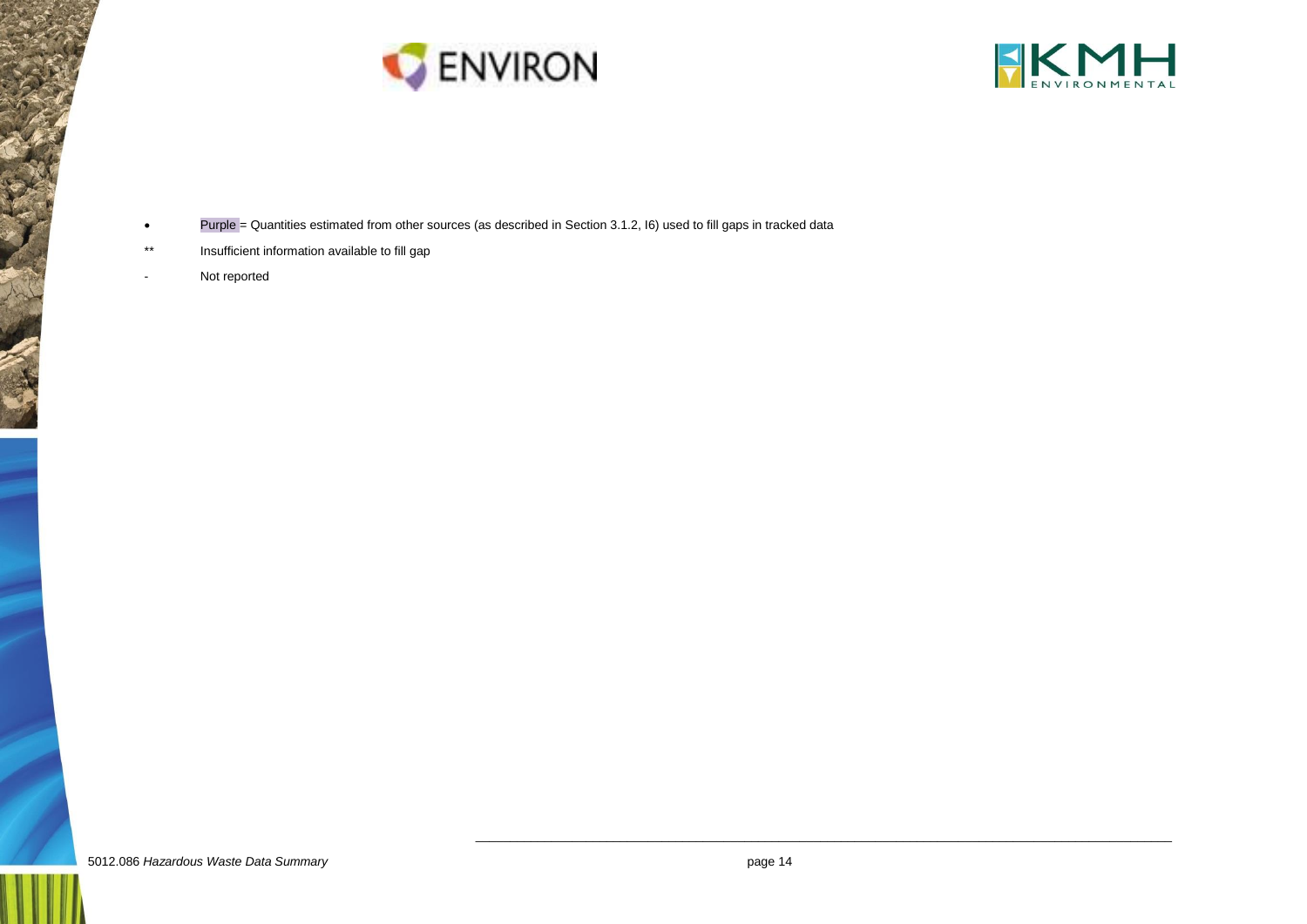

#### **I6. Impact of contaminated soils on waste totals**

Contaminated soil is a special case in the assessment of hazardous waste data. It is a result of construction and development (including demolition) activities that require the excavation of contaminated material. The level of contamination is an historical legacy issue, whereas the quantity produced in any given year fluctuates with the level of development activity in contaminant prone geographical areas. Influences such as economic climate, industry growth and demographic changes can all impact on the amount of development undertaken.

These drivers are quite different from virtually all other hazardous waste categories, perhaps with the exception of asbestos, which exhibits similar drivers. Other wastes are more directly related to current activities and therefore strategies to tackle their reduction can tap into consumption behaviours, including efficiencies and resource recovery. Conversely, contaminated soil quantities can vary widely from year to year due to factors unrelated to the activity that caused the contamination, which overwhelms all other waste data and introduces the potential for misleading messages to be concluded from the data around trend and broader waste producer behaviours.

To provide a picture of hazardous waste without this large, sporadic and unpredictable influence, contaminated soil quantities have been excised from Figure 2 to provide a truer comparison between jurisdictions. This is depicted in [Figure 3](#page-21-0) below, which shows the normalised hazardous waste totals for each jurisdiction, contaminated soils excluded.



<span id="page-21-0"></span>**Figure 3—Normalised hazardous waste generated by jurisdiction in 2010–11 (excluding contaminated soils)**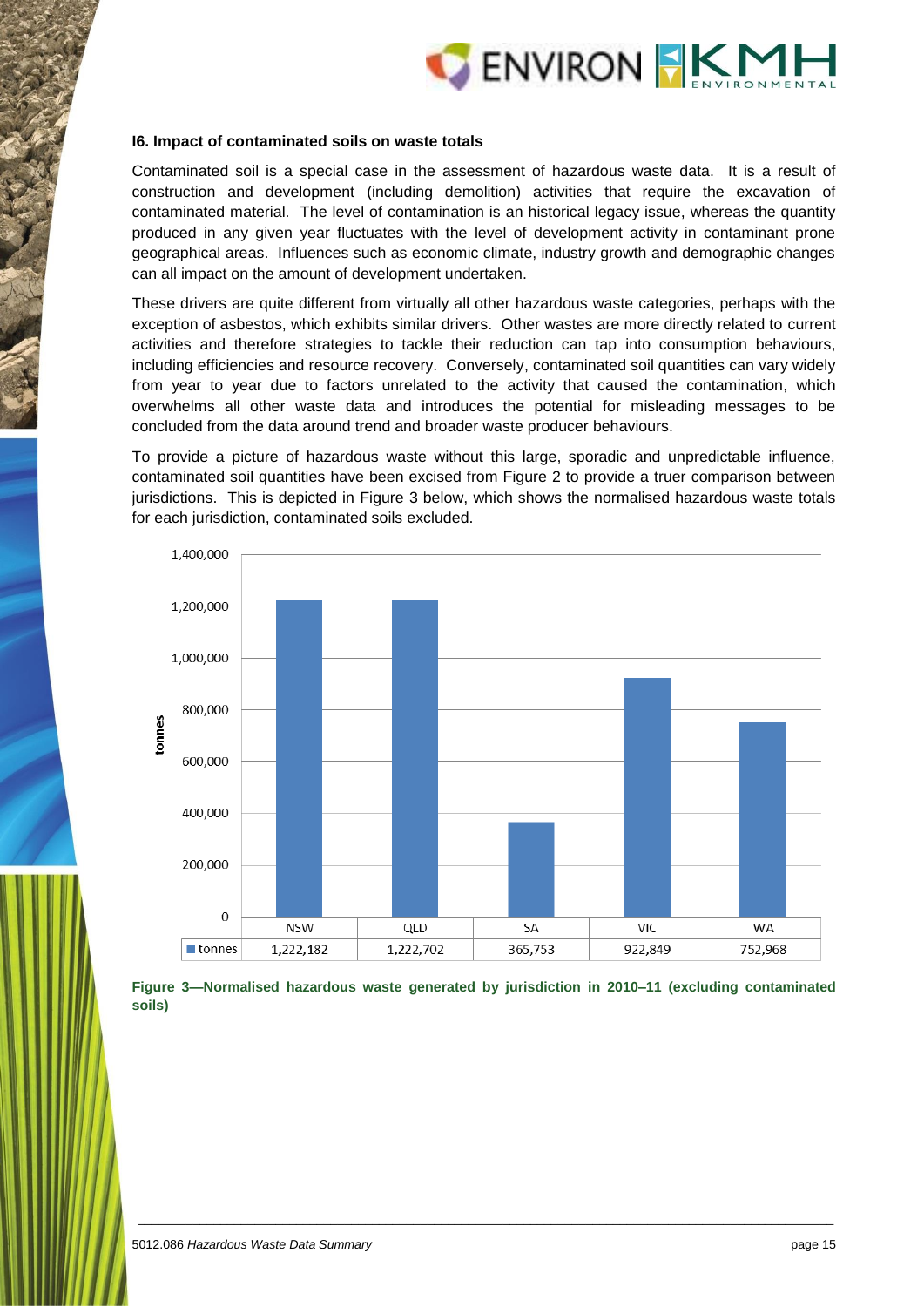

#### **I7. Per capita comparison**

Hazardous waste generated per capita for each jurisdiction, normalised and excluding contaminated soils, is shown in [Figure 4.](#page-22-0) For comparison purposes, Figure 5 shows the same normalised per capita analysis, but with contaminated soils retained.



<span id="page-22-0"></span>



<span id="page-22-1"></span>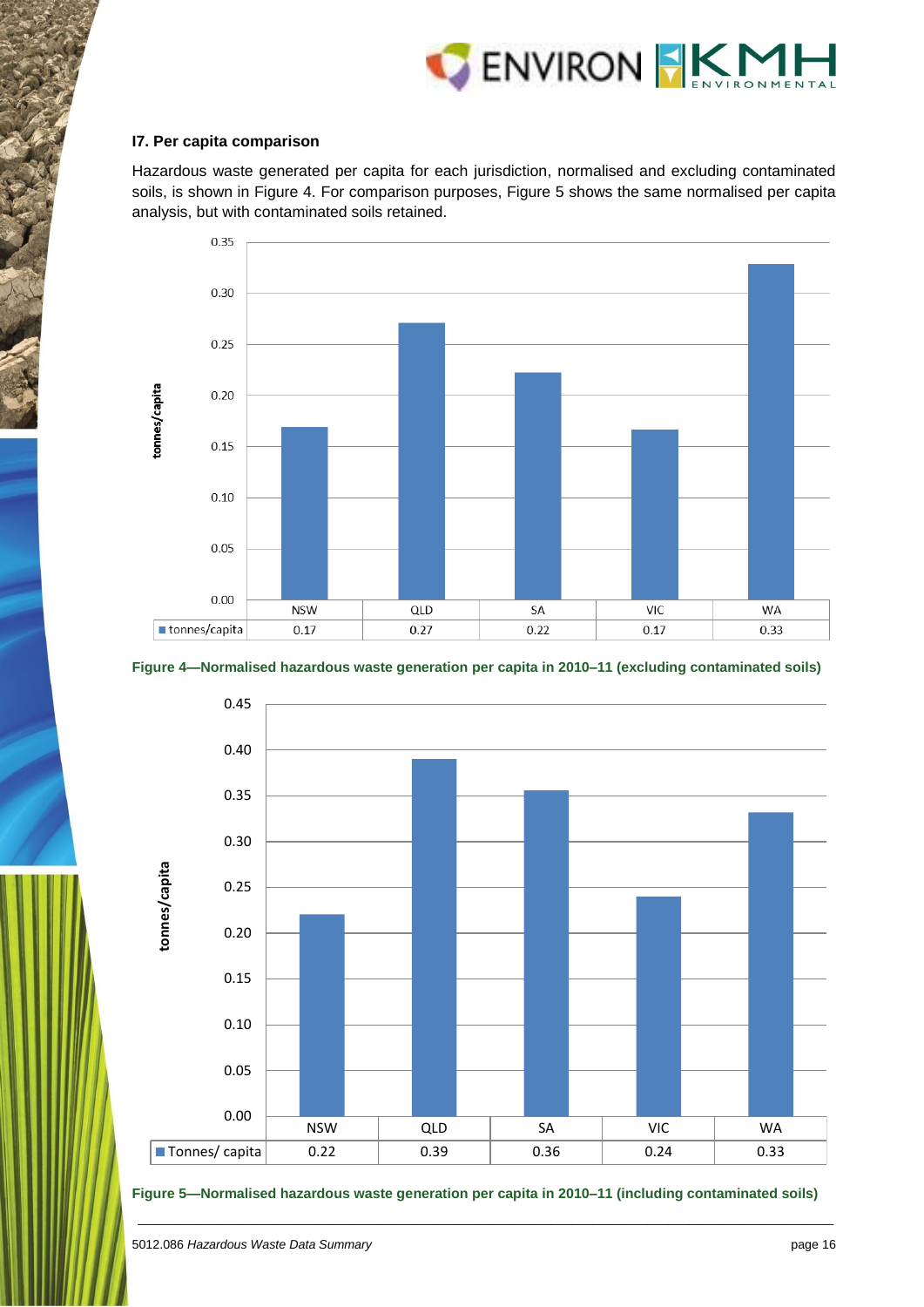

With reference to Figure 4, Western Australia is the largest producer of hazardous waste on a per capita basis, followed sequentially by Queensland, South Australia, New South Wales and Victoria. It is interesting to note that this trend differs considerably from that of the total waste generation figures.

While the data is subject to a range of uncertainty, factors that may influence these findings could be:

- Stronger regulatory approaches around hazardous waste in the larger states (e.g. New South Wales and Victoria).
- Drivers specific to each state, such as the scarcity of hazardous waste landfill space in Victoria—there is only one hazardous waste landfill in that state—giving rise to an imperative to pursue alternative treatment options, such as reuse and recycling.
- Economies of scale in the larger states such as Victoria and New South Wales, which could lead to greater economic drivers for the establishment of hazardous waste reuse and recycling markets, or better onsite resource recovery practices.
- Western Australian data may be influenced to a small degree by the fly in/fly out component of mining sector employees, estimated to be approximately  $50,000^3$ . These workers do not officially reside in Western Australia but contribute through their working presence to waste and, by extension, hazardous waste generation in the state.
- Western Australia, Queensland and to a lesser extent South Australia have a greater share of mine processing facilities, which may contribute disproportionately to categories such as alkaline waste (C) and Inorganic Chemical wastes (D).
- Western Australia is notable in that it is the only state where asbestos data could not be identified. The volumes observed in some states suggest it could be a waste that may contribute significantly to the current Western Australia total per capita.

Similarly, Western Australia tracking data reports very low tonnages for contaminated soils, compared to the other four states. For example, it is 40% larger by population than South Australia, yet reported 30 times less contaminated soil than South Australia in 2013. This figure may be a perfectly legitimate example of the highly variable factors influencing contaminated soil generation as outlined in Section I6, or it may be grossly under-reported. Either way, this is an illustration of the shortcomings of including contaminated soils in hazardous waste data analysis.

#### **3.1.3. Policy (P) implications**

#### **P1. Purpose and use of data by jurisdictions**

Data tracking is predominantly driven by the need to meet regulatory requirements around the transport of hazardous wastes. These are in place to manage risks posed by the transport of hazardous wastes and to ensure that the wastes are managed and disposed of in an environmentally acceptable and safe manner. Tracking data provided by jurisdictions for this study is a collation of individual pieces of data collected from a waste transport certificate, which details the quantities and characteristics of a single truck load of waste carried on public roads.

At the broadest level, a jurisdiction's needs for safe and environmentally sound movement of a hazardous waste consignment have been met once the transaction is complete and verified as satisfactorily received by the end treatment operator. Because of this transactional focus, jurisdictions typically do not use this data to for strategic purposes, such as characterising waste management trends and assessing priorities and future waste policy considerations based on underlying data.

#### **P2. Classification anomalies: non-recorded wastes**

There are examples where the classification system used by the Controlled Waste NEPM (and within jurisdictional classification approaches) may not include wastes that, in other contexts, could be

-

\_\_\_\_\_\_\_\_\_\_\_\_\_\_\_\_\_\_\_\_\_\_\_\_\_\_\_\_\_\_\_\_\_\_\_\_\_\_\_\_\_\_\_\_\_\_\_\_\_\_\_\_\_\_\_\_\_\_\_\_\_\_\_\_\_\_\_\_\_\_\_\_\_\_\_\_\_\_\_\_\_\_\_\_\_\_\_\_\_\_\_\_\_\_\_\_\_\_\_\_\_ <sup>3</sup> WA Today newspaper article: [http://www.watoday.com.au/wa-news/stis-spreading-doctors-forced](http://www.watoday.com.au/wa-news/stis-spreading-doctors-forced-out-ama-warning-to-fifo-inquiry-20120417-1x4r5.html)[out-ama-warning-to-fifo-inquiry-20120417-1x4r5.html](http://www.watoday.com.au/wa-news/stis-spreading-doctors-forced-out-ama-warning-to-fifo-inquiry-20120417-1x4r5.html)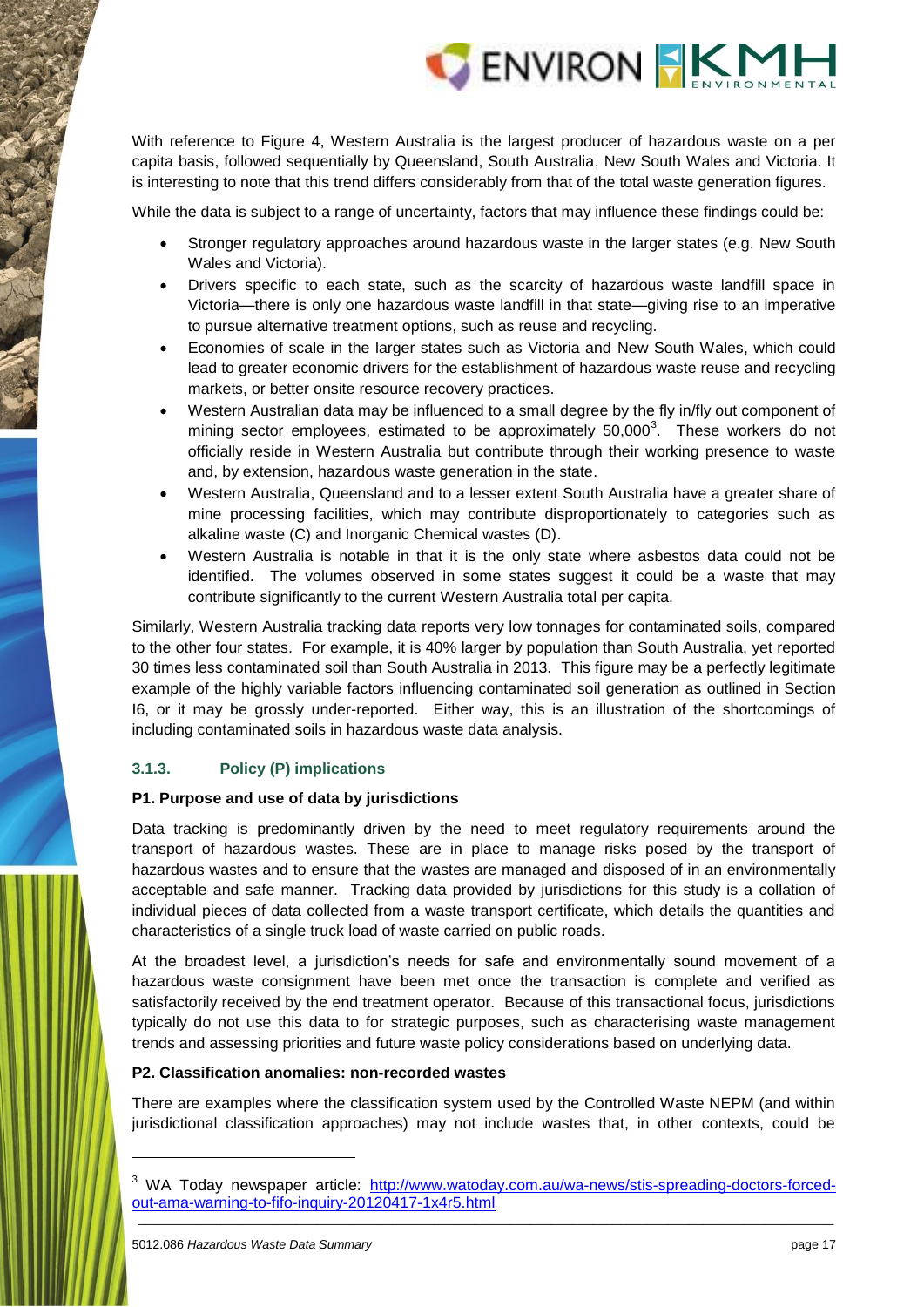

deemed to be hazardous. For example e-waste and compact fluorescent light bulbs (CFL) are waste streams of increasing concern, with some of that concern borne out of the heavy metal (or other chemical) contaminants that exist in these materials. It is an open question as to why a material with a hazard-related concern, such as mercury in CFL or other heavy metals in printed circuit boards, is not managed as a hazardous waste from a transport perspective.

#### **P3. When is a hazardous waste a hazardous waste?**

As discussed in P1 above, at the jurisdictional level, hazardous waste management and classification is built around the risks associated its transport. In other words, in terms of tracking data, a hazardous waste is not deemed to be a hazardous waste until it is loaded onto a truck for treatment off-site.

Consequently, this raises an issue regarding the hidden aspect of hazardous waste. Is a waste hazardous because of its inherent characteristics, where it is generated on-site, or is it only hazardous when it is collected by a truck when those inherent characteristics have the potential to cause harm off-site?

Arguably there are mechanisms in place onsite to manage risks posed by a hazardous material, but these relate primarily to workplace health and safety.

A substantial quantity of hazardous waste is generated and managed on-site in industrial settings that do not appear in waste tracking data. As an example, fly ash, which typically contains levels of heavy metals that classify it as a hazardous waste, is identified through tracking data as having been produced at a rate of 6,450t across the states of Victoria, New South Wales, Queensland, South Australia and Western Australia in 2011. However, actual quantities of fly ash generated from coalfired electricity generation in Australia, which are largely managed onsite and therefore not deemed a hazardous waste for the purpose of this study, are likely to dwarf 6,450t by approximately three orders of magnitude.

#### **P4. Definitional questions**

This report has previously discussed definitional issues regarding hazardous waste classification, such as whether some materials should be added to the classifications list and whether some existing classifications should be removed or are sufficiently clearly defined. The Victorian data identified in this study highlights a particular issue which opens up the definition of reuse for debate.

Victoria is the only state that has supplied reuse tonnage data, in addition to energy recovery, recycling, storage, treatment and disposal (landfill). Over 7% of all reported hazardous waste in Victoria has undergone reuse, primarily made up of oil, paint, solvent and animal wastes.

Victorian data for the 'J' code oils, hydrocarbons and emulsions, made up mostly of waste oil (J100) and waste oil/water mixtures (J120), is primarily classified as having undergone the reuse management option, with much less reported against the recycling management option. For example, of the 104,795t of J waste generated in Victoria, 31,707t is reported as reused while only 5,502t is reported as recycled.

In the Data Report, *Hazardous Waste Data Assessment* (Appendix A), reuse has been defined as:

*The use of products or materials for the same or a different purpose without reprocessing or remanufacture. These products or materials may also be repaired to extend their use.*

The question relevant to this Victorian waste oil reuse data is whether the 'cleaning' of the waste oil, to enable it to be fit for its original (or similar) purpose, constitutes reprocessing or should be considered as a kind of refurbishment or repair activity. The former interpretation describes recycling while the latter describes reuse.

A helpful example is a wooden pallet—if the pallet is simply repaired and used again it is deemed to be reused, but if it is disassembled and shredded for the value of its materials, this is considered to be recycling.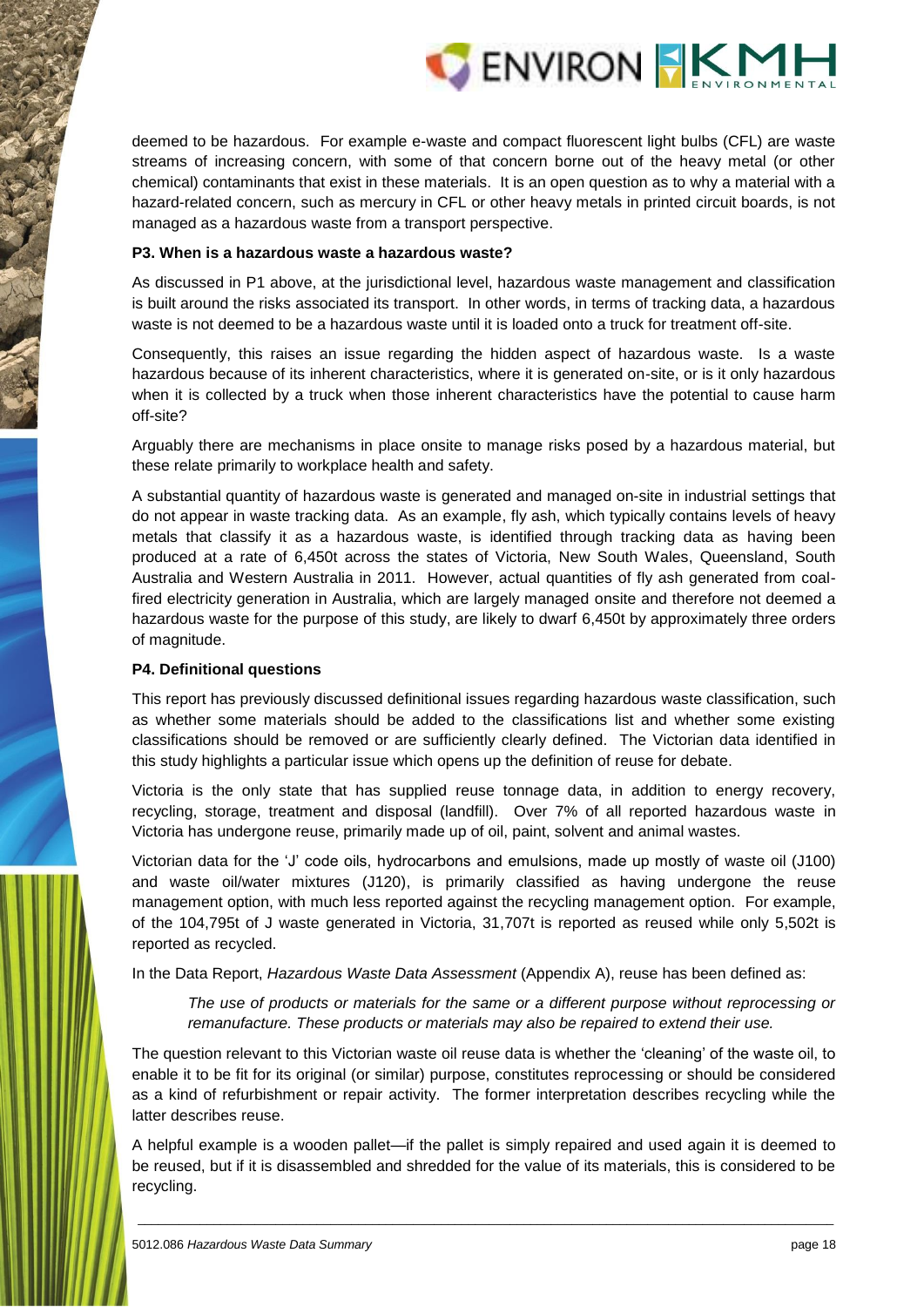

It would seem reasonable that the treatment of waste oil to enable it to be used for its original (or similar) purpose would constitute recycling rather than reuse. An examination of what form of processing occurs to the tonnages tracked under the reuse heading would inform the appropriate management option classification.

## <span id="page-25-0"></span>**3.2.Detailed observations**

Some more detailed observations focussing on key waste categories and perceived irregularities in waste figures are listed and discussed in the following table, with a view to exploring possible contributing factors. These suggestions are based on the expertise and experience of the authors in the area of hazardous waste and should be viewed as professional opinion only. The suggestion are presented here as a means of generating discussion and further enquiry.

| <b>Observation</b>                                                                                                                                                                                                                                                            | <b>Potential contributing factors</b>                                                                                                                                                                                                                                                                                                                                                                                                                                                                                               |
|-------------------------------------------------------------------------------------------------------------------------------------------------------------------------------------------------------------------------------------------------------------------------------|-------------------------------------------------------------------------------------------------------------------------------------------------------------------------------------------------------------------------------------------------------------------------------------------------------------------------------------------------------------------------------------------------------------------------------------------------------------------------------------------------------------------------------------|
| Waste oil (J100) quantities reported for Victoria appear<br>low (10,750t), compared to Queensland (86,404t),<br>Western Australia (72,316t), and even New South<br>Wales (64,554t), considering that non-hazardous waste<br>oils in New South Wales are exempt from tracking. | The Victorian legislative framework stipulates that used<br>oil filters (J170) are prohibited from landfill and must be<br>reused or recycled, through the value of the metal<br>casing, cardboard filters and used oil. There is also the<br>ability within this framework for transporters to gain an<br>exemption for the use of waste transport certificates for<br>transport of some wastes, where it is destined for reuse<br>or recycling. This exemption approach also applies to<br>various wastes in other jurisdictions. |
|                                                                                                                                                                                                                                                                               | One explanation for the low tonnage reported is that<br>the waste oil, in many cases having come from used oil<br>filters, is being transported under an exemption and<br>therefore not identified by the tracking system.                                                                                                                                                                                                                                                                                                          |
| Asbestos (N220) generation in Victoria (40,964t) is<br>much lower than for other comparable states such as<br>NSW (434,900t-sourced from estimates in Waste and<br>Recycling in Australia 2011.                                                                               | Asbestos tonnages for New South Wales are difficult to<br>obtain, because this waste is not tracked.<br>The<br>asbestos estimate from Waste and Recycling in<br>Australia 2011 was taken from a single waste audit<br>data point and projected for the entire state.<br><b>This</b><br>method is likely to have high uncertainties and low<br>accuracy.                                                                                                                                                                             |
|                                                                                                                                                                                                                                                                               | In addition, there may be instances in Victoria where<br>movements of asbestos are occurring untracked as a<br>result of confusion in the industry between the<br>requirement for waste transport certificates<br>for<br>collections undertaken by commercial contractors<br>versus domestic loads which do not require certificates.                                                                                                                                                                                               |
| Clinical and related wastes (R100) appear to be under-<br>reported in Western Australia.                                                                                                                                                                                      | Clinical and related wastes (R100) reported by the<br>major states are:                                                                                                                                                                                                                                                                                                                                                                                                                                                             |
|                                                                                                                                                                                                                                                                               | Western Australia: 2,837t; South Australia: 15,067t;<br>Queensland: 17,744t; Victoria: 9,272t; and New South<br>Wales: 216t.                                                                                                                                                                                                                                                                                                                                                                                                        |
|                                                                                                                                                                                                                                                                               | Noting that this category is exempt from waste tracking<br>in New South Wales, leading to the low figure reported<br>in that state, the Western Australia figure in particular<br>appears to be unusually low. Western Australia data<br>shows that zero tonnes of R100 were exported in 2011.                                                                                                                                                                                                                                      |
|                                                                                                                                                                                                                                                                               | In Western Australia and Victoria, clinical and related                                                                                                                                                                                                                                                                                                                                                                                                                                                                             |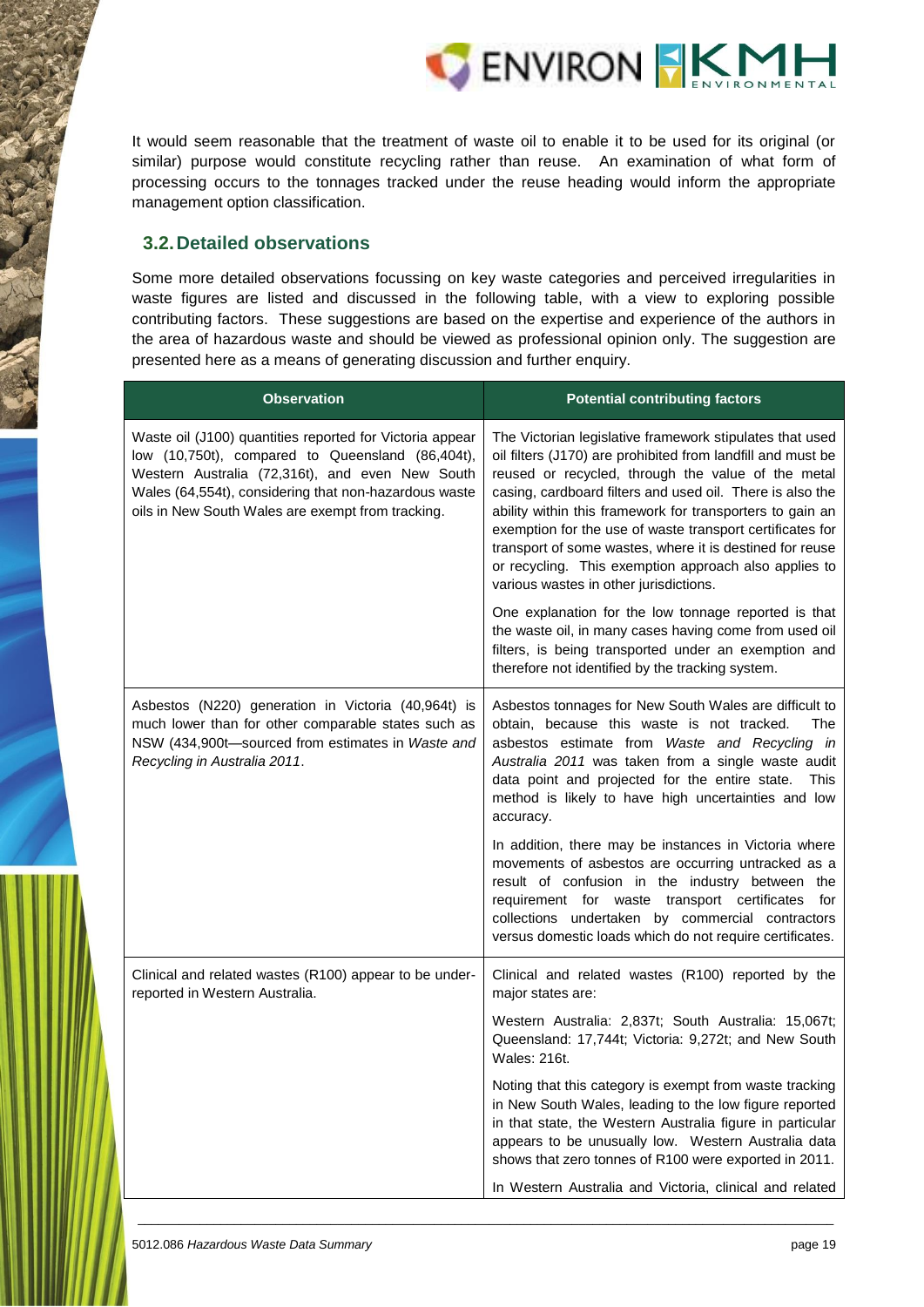

|                                                                                                                                                     | wastes can only legally be treated using incineration<br>due to the nature of the hazard inherent to this waste<br>category. However in New South Wales, other forms<br>of treatment, such as sterilisation methods, are<br>accepted by environmental regulators.<br>Anecdotal<br>evidence suggests that in New South Wales, some<br>sterilisation services for this waste type can be<br>provided at half the cost or less of incineration.   |
|-----------------------------------------------------------------------------------------------------------------------------------------------------|------------------------------------------------------------------------------------------------------------------------------------------------------------------------------------------------------------------------------------------------------------------------------------------------------------------------------------------------------------------------------------------------------------------------------------------------|
|                                                                                                                                                     | This large economic disparity could make interstate<br>transport of clinical and related wastes followed by<br>interstate treatment competitive against intrastate<br>incineration. However, there is no export data reported<br>from Western Australia for this waste.                                                                                                                                                                        |
|                                                                                                                                                     | If clinical waste was imported into NSW from other<br>jurisdictions, the fact that these wastes are exempt<br>from intrastate tracking in New South Wales, but not<br>from interstate tracking under the NEPM, could<br>reasonably have caused<br>confusion over<br>the<br>requirements that apply to wastes entering New South<br>Wales, resulting in non-reporting within the industry.                                                      |
| South Australia imports a significant quantity (19,786t)<br>of zinc compounds (D230). Why?                                                          | This is likely to be 'dross' waste from a number of<br>galvanising plants, as there is a zinc smelter at<br>Nyrstar's Port Pirie lead zinc plant. Both primary and<br>secondary zinc materials are used as feedstock in the<br>smelter.                                                                                                                                                                                                        |
| South Australia generates 108,752t of arsenic (D130)<br>waste. This figure seems unreasonably high.                                                 | Arsenic is a by-product of the lead/zinc smelting<br>process undertaken at Port Pirie. We believe that such<br>a high figure may be due to an error in reporting,<br>potentially of an order of magnitude.                                                                                                                                                                                                                                     |
| Why does Victoria import and export a similar amount<br>of inorganic chemicals (category D) (20,858t and<br>18,010t respectively)?                  | Looking more closely at the individual waste types<br>within the Category D wastes reveals that the types of<br>waste imported are different to those exported. The<br>two major export wastes are zinc compounds (likely to<br>be destined for South Australia's Port Pirie lead zinc<br>smelter) and non-toxic salts which appear to be<br>destined for New South Wales. In terms of imports, the<br>major waste is lead and lead compounds. |
| After oils and putrescible wastes, Western Australia's<br>next largest waste generated is 106,000t of alkaline<br>waste (C100). What is this waste? | While easily confirmed by tracking system managers at<br>Western Australia's Department of Environment and<br>Conservation, this is likely to be generated from the<br>alumina refining and smelting processes (e.g. at<br>Kwinana refinery) which use large quantities of caustic.                                                                                                                                                            |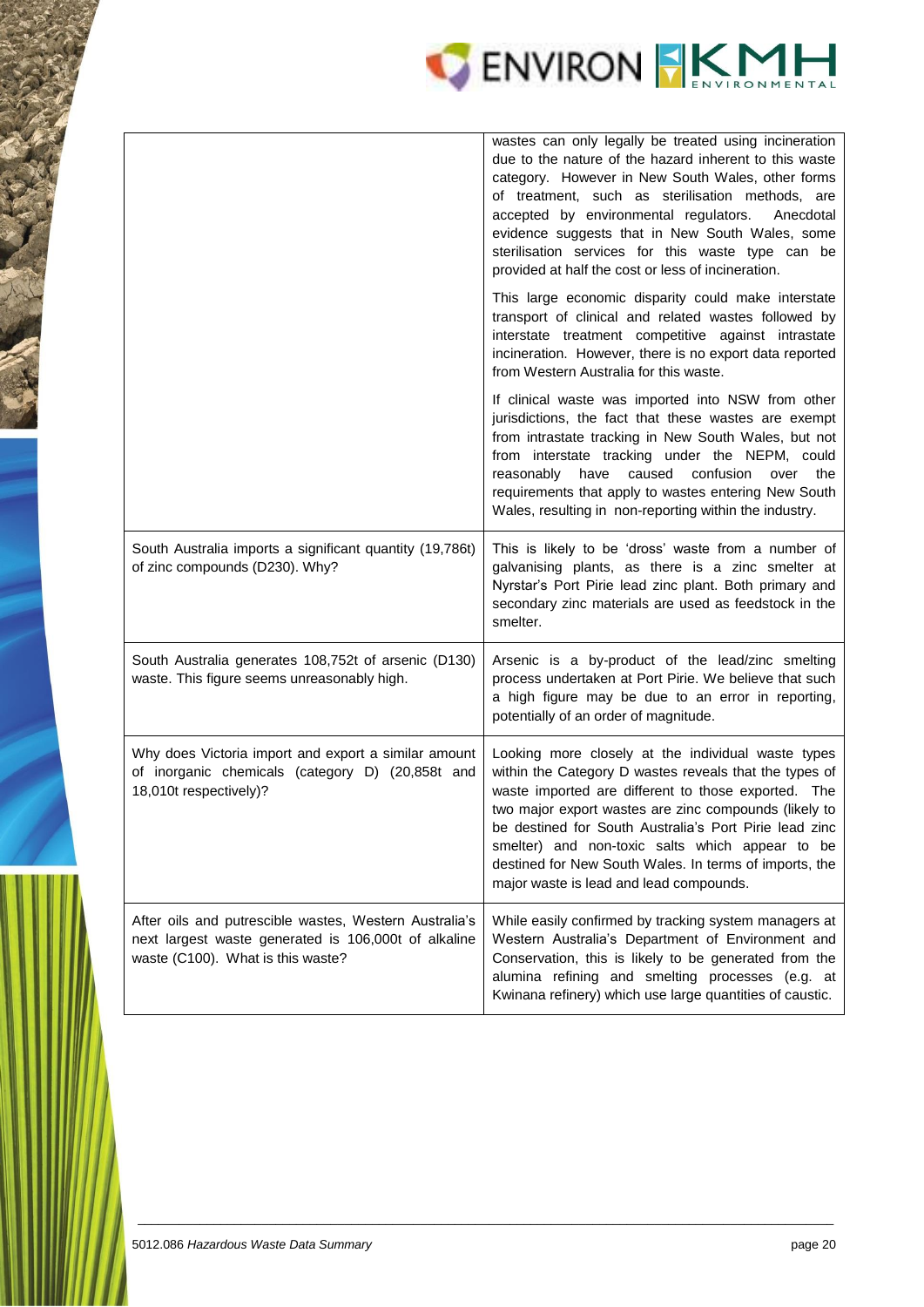

## <span id="page-27-0"></span>**4. Recommendations**

## <span id="page-27-1"></span>**4.1.Detailed review of this report by state and territory agencies**

Beyond the collected data itself, this Summary Report contains opinions and interpretation by the authors of observations in the data. These interpretations have not yet been verified or shared with the providers of the raw data at the jurisdictional level. It is recommended that both Summary Report and the Data Report—the *Hazardous Waste Data Assessment*—be provided for detailed jurisdictional review before any form of publication.

## <span id="page-27-2"></span>**4.2.More detailed investigation to fill key data gaps**

This report demonstrates significant gaps in Australian hazardous waste data. The authors have attempted to fill many of these gaps, through other data sources or extrapolation approaches. However many gaps could not be filled. It is recommended that a project be established that focuses solely on approaches to fill these data gaps. Such a project would inform future hazardous waste compilation and the methodology standardisation suggested in 4.7 below.

## <span id="page-27-3"></span>**4.3.Update report with** *Waste and Recycling in Australia 2012*

Currently this Summary Report and its companion, the *Hazardous Waste Data Assessment*, rely on *Waste and Recycling in Australia 2011* data, for asbestos and contaminated soil estimates in several jurisdictions. The authors are aware of some limitations in the accuracy of some of this data. It is recommended that as soon as *Waste and Recycling in Australia 2012* data becomes available, this report is updated. If possible, publication of this report should be withheld until this has been completed.

## <span id="page-27-4"></span>**4.4.Classification/policy framework review**

It is recommended that consideration be given to review of the Controlled Waste NEPM with a view to harmonising jurisdictional definitional approaches where benefits to do so exist.

#### <span id="page-27-5"></span>**4.5.Investigate clinical waste data**

It is recommended that further investigation be undertaken into the potential for clinical and other wastes (R100) to be transported across borders without waste transport certificates, particularly between Western Australia and New South Wales.

#### <span id="page-27-6"></span>**4.6.Co-operative Commonwealth/state data analysis project opportunities**

The wealth of data available to be extracted from waste transport tracking systems suggests there are opportunities to gain further insight from the data. It is recommended that the possibility of Commonwealth/state co-operative projects be explored with a view to analysing hazardous waste data both at the collated and individual transaction level (if appropriate), to assist in informing future waste management policy and priorities.

#### <span id="page-27-7"></span>**4.7.Further work on the hazardous component of C&I waste**

There is very limited data available in Australia that identifies the amount of hazardous waste present in the otherwise deemed non-hazardous component of C&I waste. In other words, after removing the known and tracked waste from C&I producers, what fraction of the remaining waste volumes contains hazardous wastes? It is recommended that further work be carried out to better fill this data gap.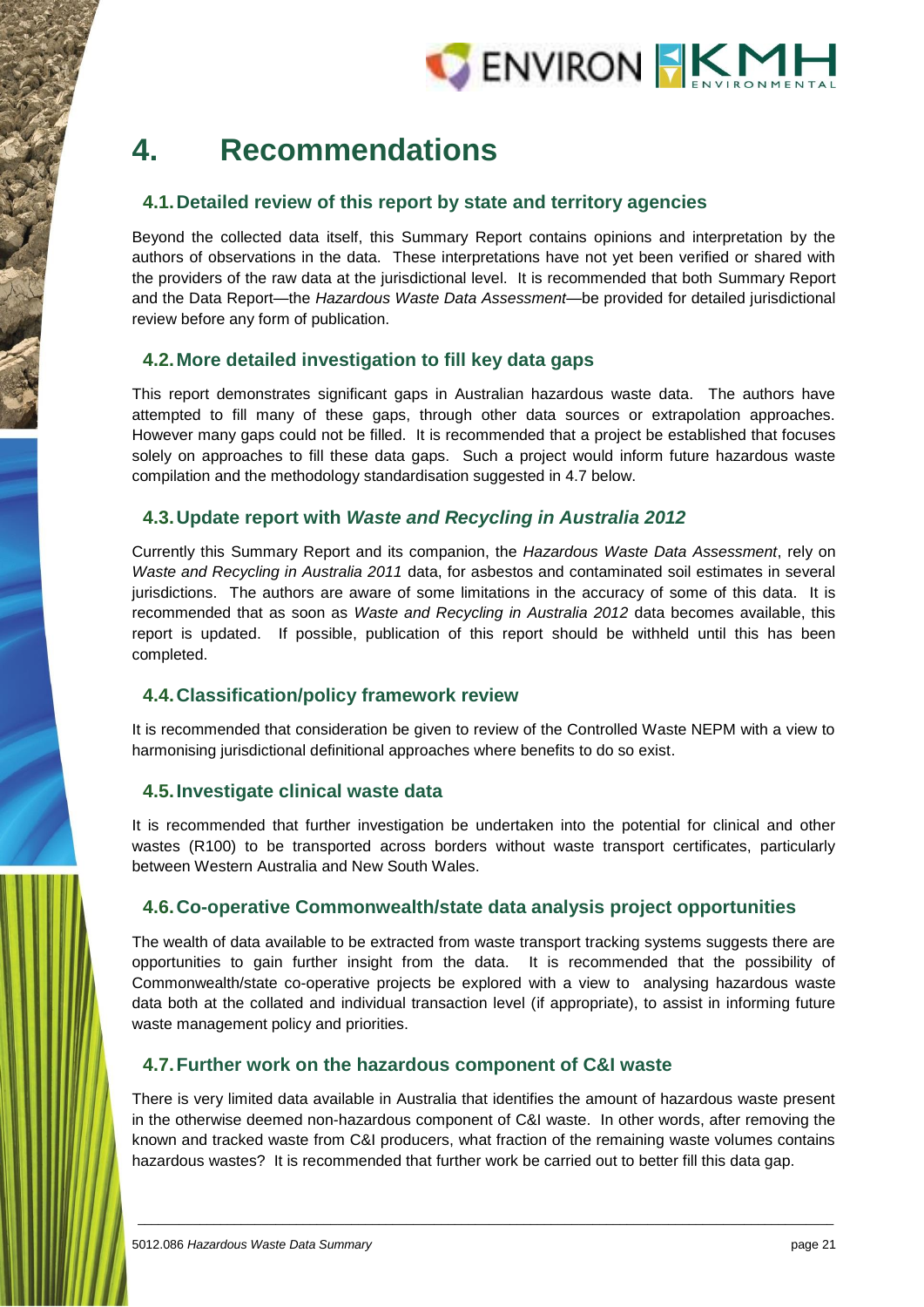

## <span id="page-28-0"></span>**4.8.Establish a replicable hazardous waste data collection methodology**

To assist future compilation of hazardous waste data in Australia, it is recommended that a replicable methodology be further refined and established that captures an acceptable value for effort approach to all of the aspects of data collected in forming a picture of Australian hazardous waste. This includes non-tracked waste and non-hazardous waste stream contributing sources.

\_\_\_\_\_\_\_\_\_\_\_\_\_\_\_\_\_\_\_\_\_\_\_\_\_\_\_\_\_\_\_\_\_\_\_\_\_\_\_\_\_\_\_\_\_\_\_\_\_\_\_\_\_\_\_\_\_\_\_\_\_\_\_\_\_\_\_\_\_\_\_\_\_\_\_\_\_\_\_\_\_\_\_\_\_\_\_\_\_\_\_\_\_\_\_\_\_\_\_\_\_

5012.086 *Hazardous Waste Data Summary* page 22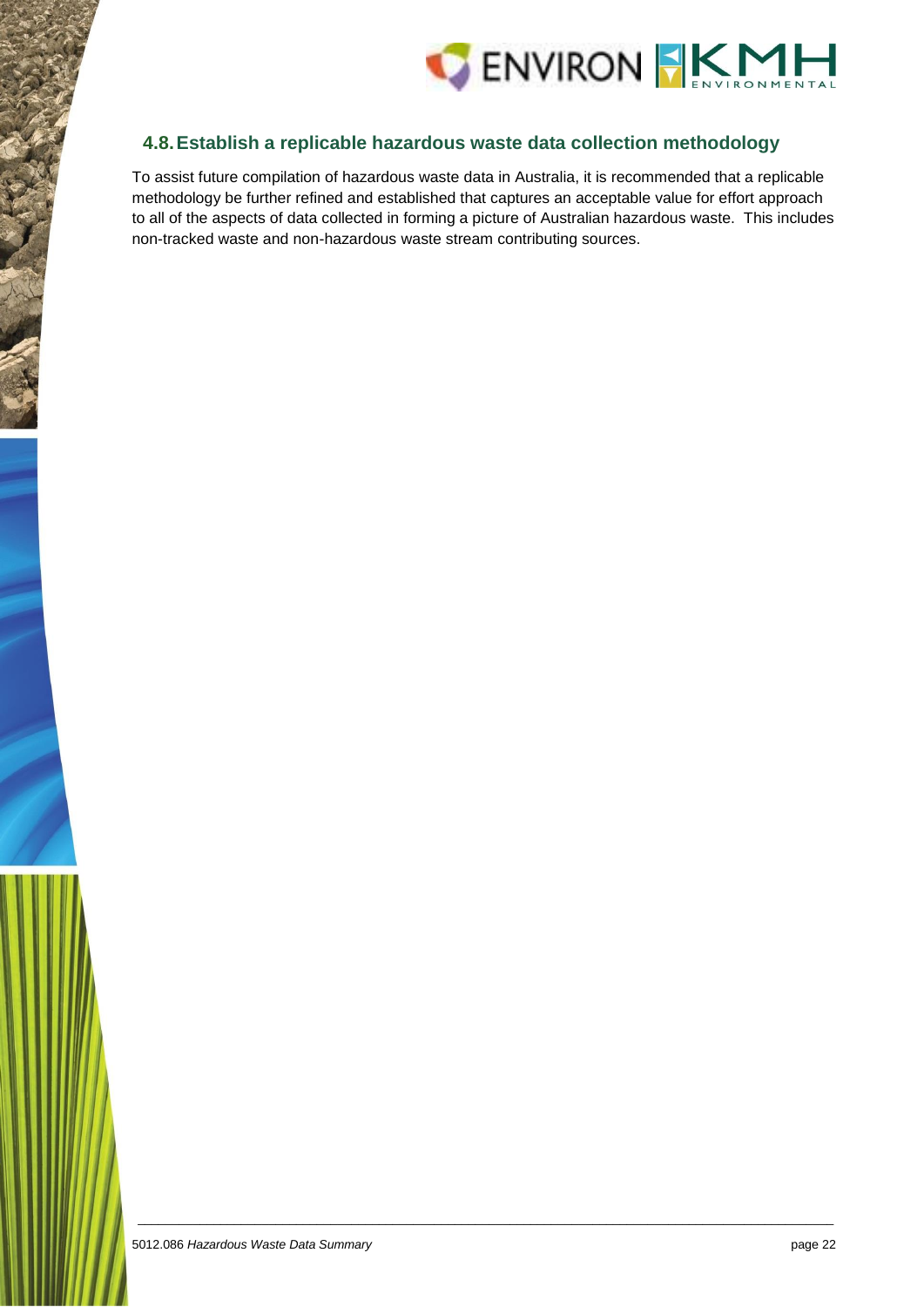

# **Appendix A**

## **Hazardous Waste Data Assessment**

Final Report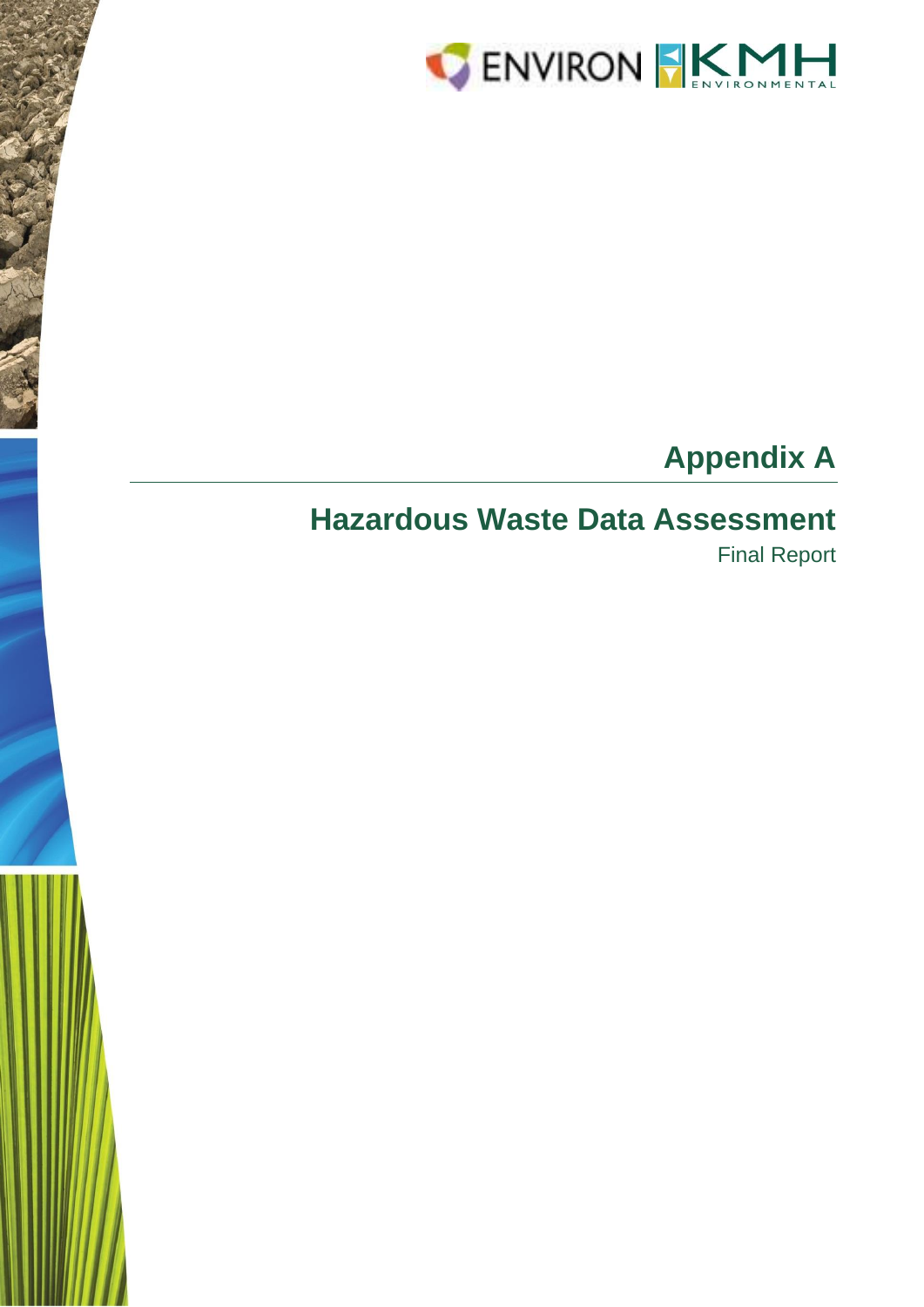

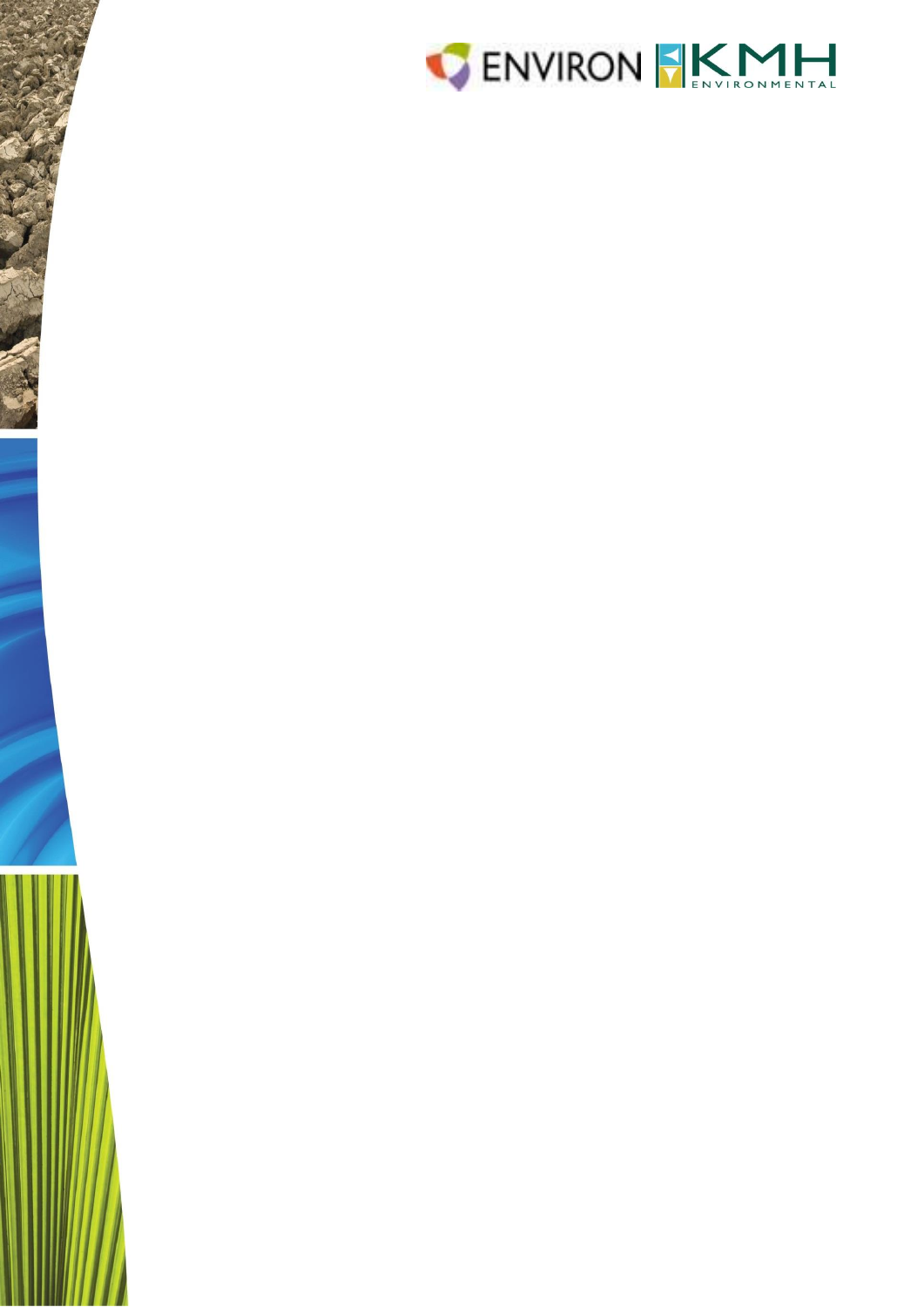

# **Appendix B**

# **Revised (Normalised) National 2010–11 Hazardous Waste Data**

by Jurisdiction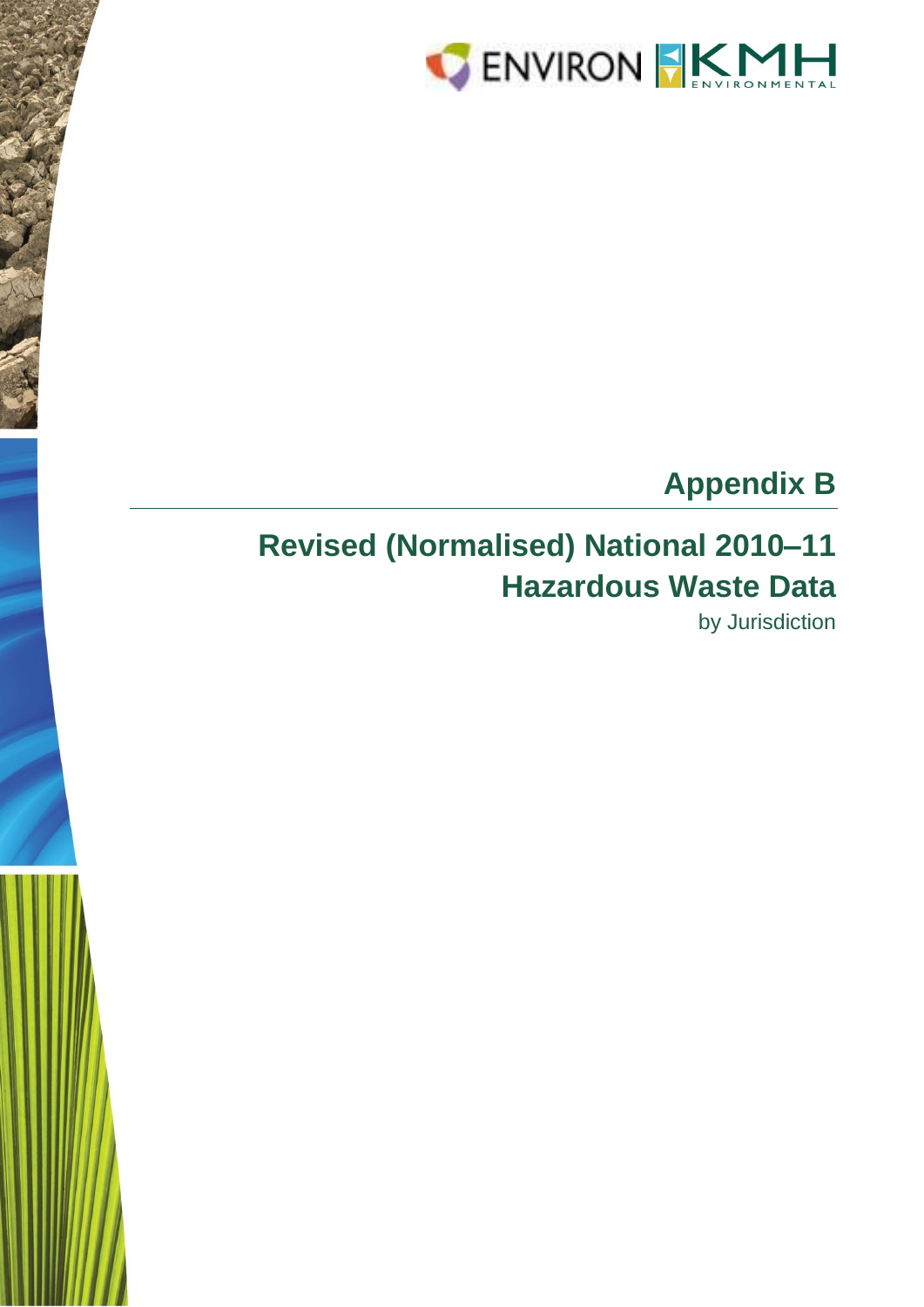

|                                     | <b>Waste generated (tonnes)</b> |                        |                                      |  |  |  |
|-------------------------------------|---------------------------------|------------------------|--------------------------------------|--|--|--|
| <b>State/territory</b>              | <b>Intrastate</b>               | <b>Sent interstate</b> | <b>Total from waste</b><br>movements |  |  |  |
| <b>Australian Capital Territory</b> | 66,381                          | 7,325                  | 73,706                               |  |  |  |
| New South Wales                     | 1,584,659                       | 0                      | 1,584,659                            |  |  |  |
| Northern Territory                  | 45,556                          | 5994                   | 51,550                               |  |  |  |
| Queensland                          | 1,492,737                       | 6505                   | 1,499,241                            |  |  |  |
| South Australia                     | 624,800                         | 5201                   | 630,001                              |  |  |  |
| Tasmania                            | 45,763                          | 16029                  | 61,792                               |  |  |  |
| Victoria                            | 1,358,904                       | 43725                  | 1,402,629                            |  |  |  |
| Western Australia                   | 722,863                         | 8142                   | 731,005                              |  |  |  |
| Total                               | 5,941,663                       | 92,921                 | 6,034,584                            |  |  |  |

All jurisdictions' tracking data has been revised in some way, incorporating the following changes:

- Animal effluent and residues (K100)—New South Wales' and South Australia's data gaps filled by population extrapolation from existing jurisdictions' data.
- Grease trap waste (K110/K120)—New South Wales' and South Australia's data gaps filled by population extrapolation from existing jurisdictions' data.
- Sewage sludge and residues (incorporated into N205)—estimates of biosolids data from the Australian and New Zealand Biosolids Partnership [\(http://www.biosolids.com.au/bs-australia.php\)](http://www.biosolids.com.au/bs-australia.php) were used for all jurisdictions to replace tracked data.
- Contaminated soils (N119/N120/N121)—data for New South Wales and Queensland were replaced by estimates from *Waste Generation and Resource Recovery in Australia, Reporting Period 2010/11 (WGRRA 2014)*
- Contaminated soils (N119/N120/N121)—data for the Australian Capital Territory and the Northern Territory was replaced by estimates from *Waste and Recycling in Australia 2011*. It is noted that while Western Australia's tracked data appears to be very low, there was no change made as no data currently exists to replace it.
- Asbestos (N220)—data for New South Wales was replaced by estimates from *Waste Generation and Resource Recovery in Australia, Reporting Period 2010/11 (WGRRA 2014)*.
- Asbestos (N220)—data for the Australian Capital Territory and the Northern Territory was replaced by estimates from *Waste and Recycling in Australia 2011*.
- Asbestos (N220)—data for Western Australia was provided by a national average derived estimate from *Improving Australia's reporting on hazardous waste under the Basel Convention (2014)*. It is noted that this data estimate pertains to the 2011-12 reporting year, but since there was no data provided by Western Australia's tracking system for 2010-11 this is the best available information.
- While tyres were not counted in the original HWDA reports, tonnages for Tyres (T140) have been added for all jurisdictions based on the figures estimated in Table 2 of Hyder Consulting (2012) *Study into Domestic and International Fate of End- of-Life Tyres*, prepared for COAG, available from: [http://www.scew.gov.au/resource/study-domestic-and-international-fate-end-life-tyres-final](http://www.scew.gov.au/resource/study-domestic-and-international-fate-end-life-tyres-final-report)[report](http://www.scew.gov.au/resource/study-domestic-and-international-fate-end-life-tyres-final-report)
- Since Industrial Washwaters (NEPM Code L) is not explicitly collected by most jurisdictions it has been removed from the 2010-11 data set.
- Tasmania's interstate export data was deemed to be superior to alternative data sources for contaminated soils and asbestos, so no changes were made.
- These changes also apply to data provided at Appendix C.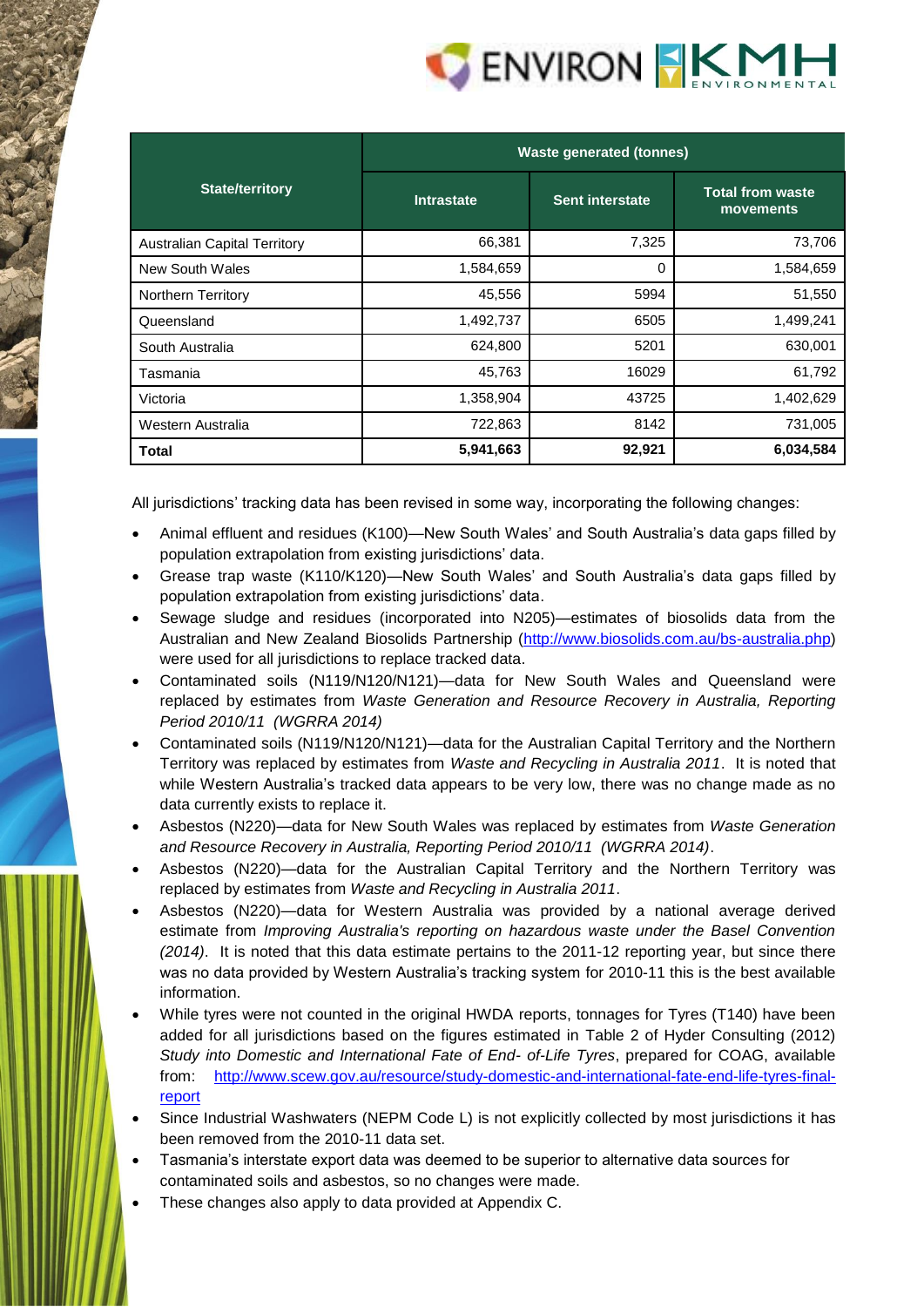

# **Appendix C**

# **Revised (Normalised) National 2010–11 Hazardous Waste Data**

by Waste Code